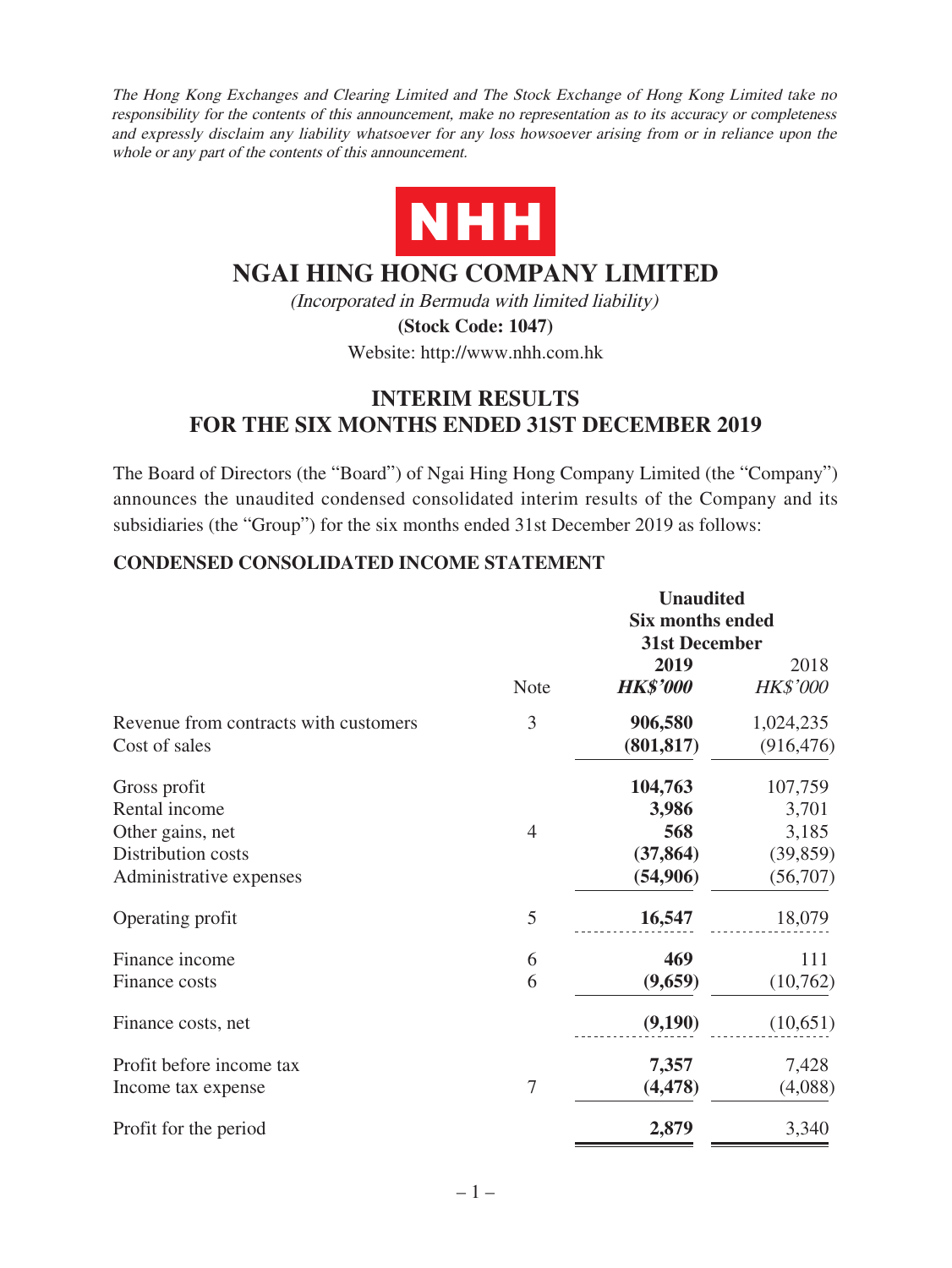|                                                                                                                                          |             | <b>Unaudited</b>                                |                 |  |
|------------------------------------------------------------------------------------------------------------------------------------------|-------------|-------------------------------------------------|-----------------|--|
|                                                                                                                                          |             | <b>Six months ended</b><br><b>31st December</b> |                 |  |
|                                                                                                                                          |             |                                                 |                 |  |
|                                                                                                                                          |             | 2019                                            | 2018            |  |
|                                                                                                                                          | <b>Note</b> | <b>HK\$'000</b>                                 | <b>HK\$'000</b> |  |
| Attributable to:                                                                                                                         |             |                                                 |                 |  |
| Equity holders of the Company                                                                                                            |             | 587                                             | 1,878           |  |
| Non-controlling interests                                                                                                                |             | 2,292                                           | 1,462           |  |
|                                                                                                                                          |             | 2,879                                           | 3,340           |  |
| Earnings per share for profit attributable to<br>the equity holders of the Company during<br>the period (expressed in HK cent per share) |             |                                                 |                 |  |
| $-$ Basic                                                                                                                                | 9           | 0.16                                            | 0.51            |  |
| - Diluted                                                                                                                                | 9           | 0.16                                            | 0.51            |  |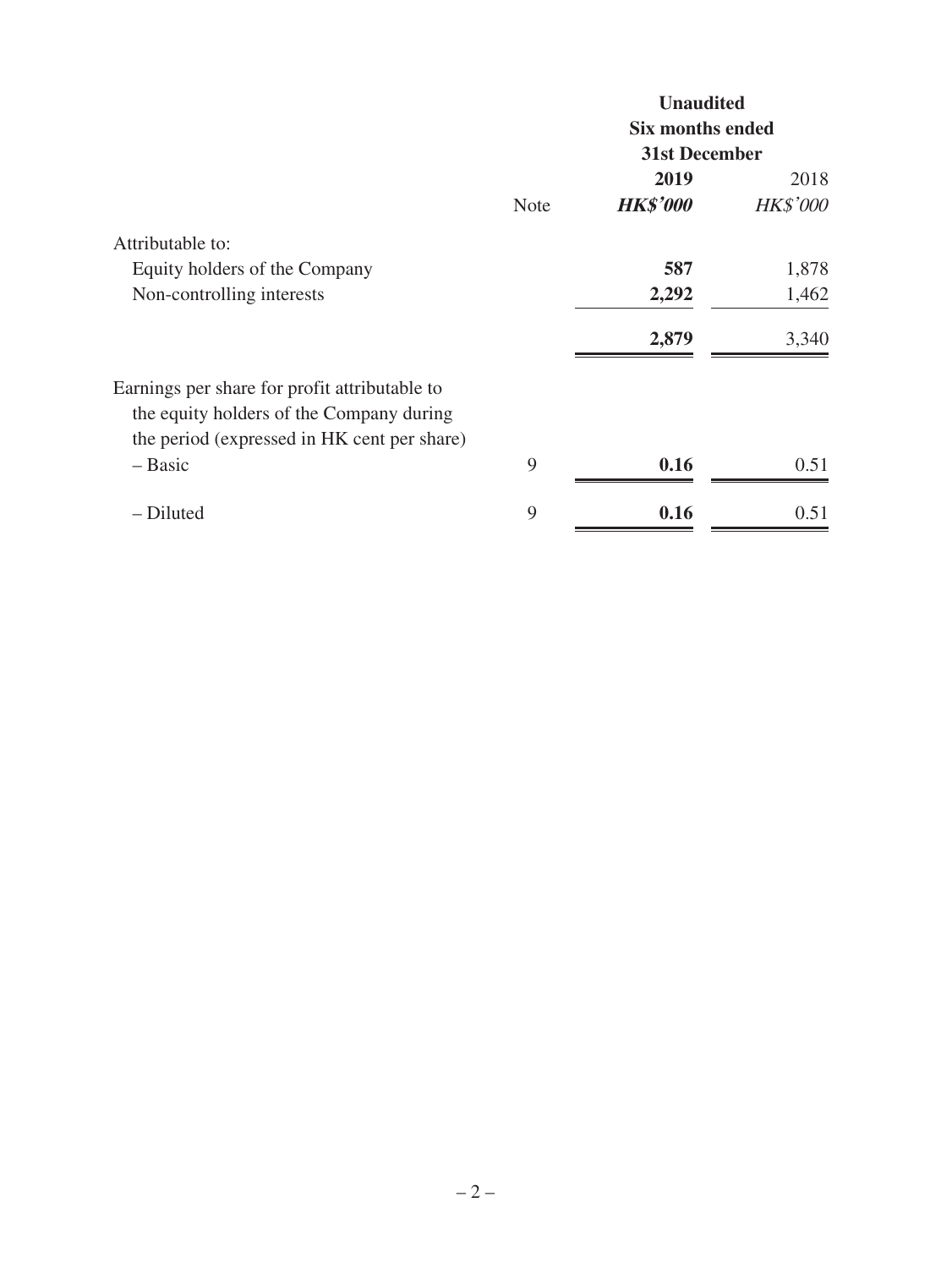# **CONDENSED CONSOLIDATED STATEMENT OF COMPREHENSIVE INCOME**

|                                               | <b>Unaudited</b><br><b>Six months ended</b><br><b>31st December</b> |                 |  |
|-----------------------------------------------|---------------------------------------------------------------------|-----------------|--|
|                                               |                                                                     |                 |  |
|                                               |                                                                     |                 |  |
|                                               | 2019                                                                | 2018            |  |
|                                               | <b>HK\$'000</b>                                                     | <b>HK\$'000</b> |  |
| Profit for the period                         | 2,879                                                               | 3,340           |  |
| Other comprehensive loss:                     |                                                                     |                 |  |
| Item that may be reclassified subsequently to |                                                                     |                 |  |
| income statement:                             |                                                                     |                 |  |
| Currency translation differences              | (7, 873)                                                            | (21, 403)       |  |
| Other comprehensive loss for the period       | (7, 873)                                                            | (21, 403)       |  |
| Total comprehensive loss for the period       | (4,994)                                                             | (18,063)        |  |
| Total comprehensive loss attributable to:     |                                                                     |                 |  |
| Equity holders of the Company                 | (7, 174)                                                            | (19,218)        |  |
| Non-controlling interests                     | 2,180                                                               | 1,155           |  |
|                                               | (4,994)                                                             | (18,063)        |  |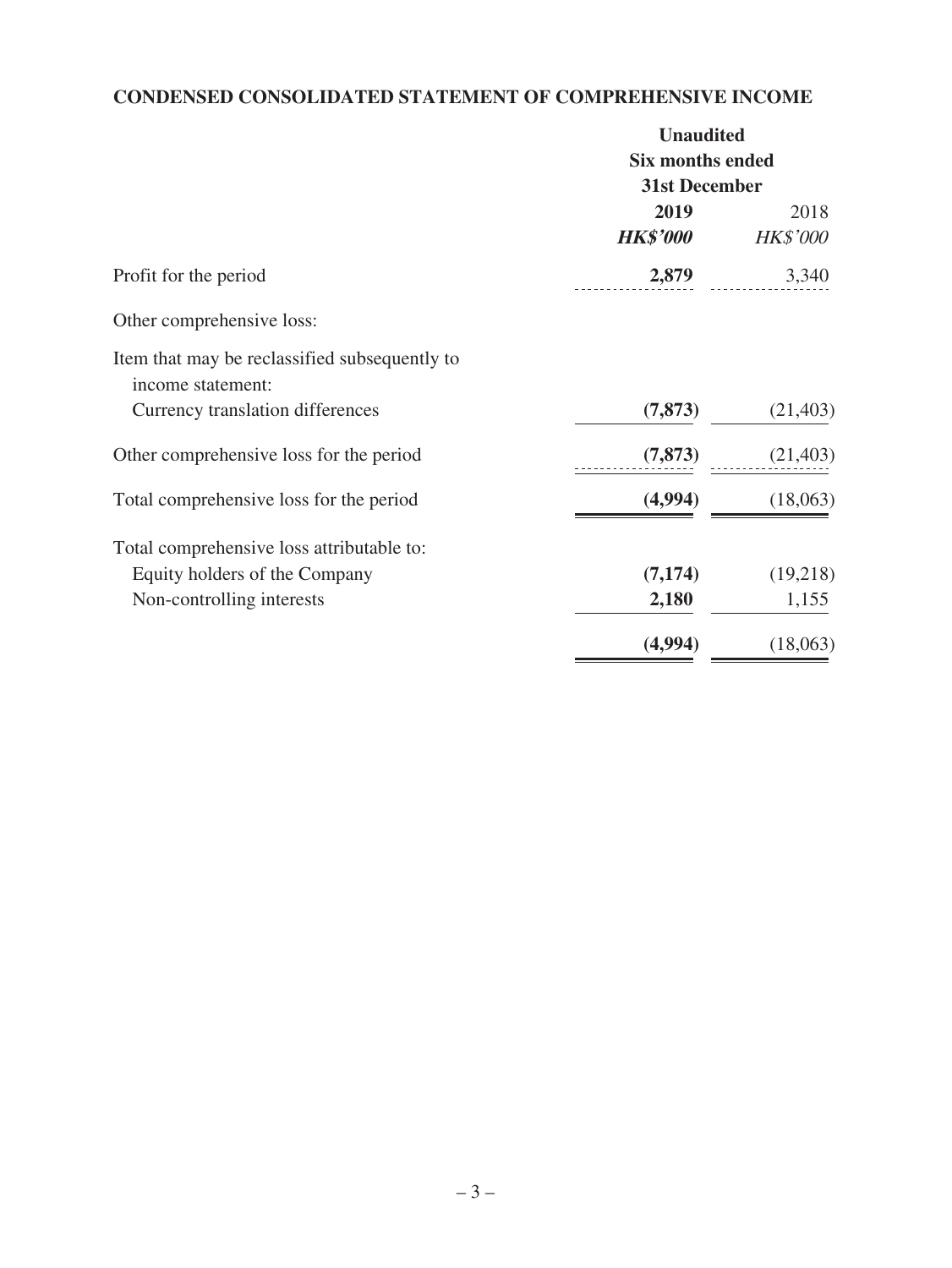# **CONDENSED CONSOLIDATED BALANCE SHEET**

|                                              |             | <b>Unaudited</b>     | Audited   |
|----------------------------------------------|-------------|----------------------|-----------|
|                                              |             | <b>31st December</b> | 30th June |
|                                              |             | 2019                 | 2019      |
|                                              | <b>Note</b> | <b>HK\$'000</b>      | HK\$'000  |
| <b>ASSETS</b>                                |             |                      |           |
| Non-current assets                           |             |                      |           |
| Property, plant and equipment                |             | 111,810              | 118,278   |
| Right-of-use assets                          |             | 20,869               |           |
| Leasehold land and land use rights           |             |                      | 16,000    |
| Investment properties                        |             | 159,484              | 159,973   |
| Financial assets at fair value through other |             |                      |           |
| comprehensive income                         |             | 1,677                | 1,677     |
| Deferred income tax assets                   |             | 9,726                | 10,018    |
| Prepayments                                  |             | 3,135                | 1,503     |
|                                              |             | 306,701              | 307,449   |
| <b>Current</b> assets                        |             |                      |           |
| Inventories                                  |             | 277,121              | 319,251   |
| Trade and bills receivables                  | 10          | 264,575              | 234,446   |
| Other receivables, prepayments and deposits  |             | 29,112               | 29,431    |
| Income tax recoverable                       |             | 2,350                | 560       |
| Restricted bank deposits                     |             | 34,508               | 35,135    |
| Cash and bank balances                       |             | 139,617              | 93,601    |
|                                              |             | 747,283              | 712,424   |
| <b>Total assets</b>                          |             | 1,053,984            | 1,019,873 |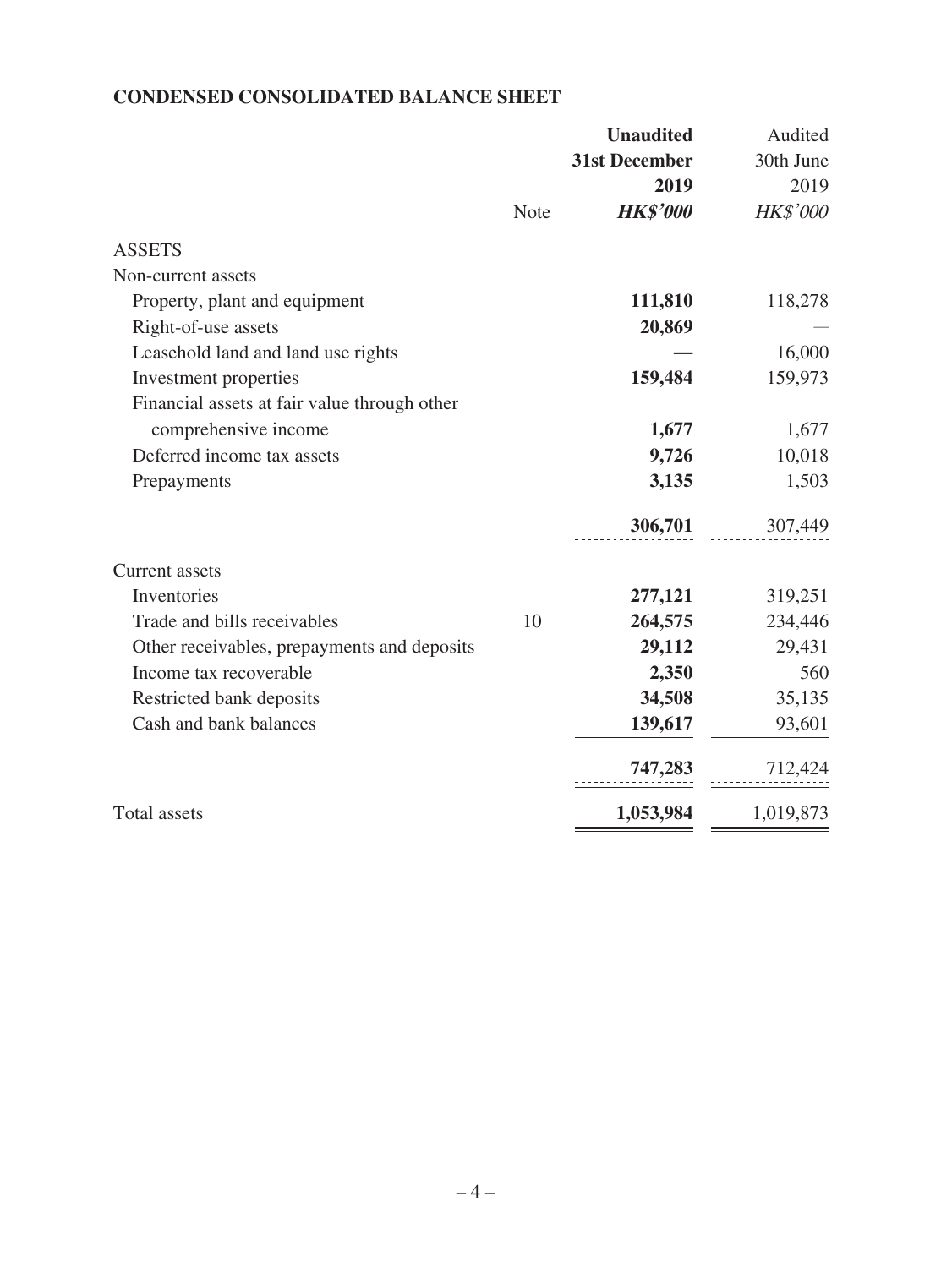|                                          |             | <b>Unaudited</b>     | Audited   |
|------------------------------------------|-------------|----------------------|-----------|
|                                          |             | <b>31st December</b> | 30th June |
|                                          |             | 2019                 | 2019      |
|                                          | <b>Note</b> | <b>HK\$'000</b>      | HK\$'000  |
| <b>EQUITY</b>                            |             |                      |           |
| Capital and reserves attributable to the |             |                      |           |
| Company's equity holders                 |             |                      |           |
| Share capital                            |             | 36,920               | 36,920    |
| Share premium                            |             | 62,466               | 62,466    |
| Other reserves                           |             | 29,541               | 37,302    |
| Retained earnings                        |             | 352,618              | 352,031   |
|                                          |             | 481,545              | 488,719   |
| Non-controlling interests                |             | 22,866               | 23,874    |
| Total equity                             |             | 504,411              | 512,593   |
| <b>LIABILITIES</b>                       |             |                      |           |
| Non-current liabilities                  |             |                      |           |
| Deferred income tax liabilities          |             | 6,846                | 6,723     |
| Lease liabilities                        |             | 3,654                |           |
|                                          |             | 10,500               | 6,723     |
| <b>Current liabilities</b>               |             |                      |           |
| Trade payables                           | 11          | 86,274               | 56,979    |
| Other payables and accruals              |             | 44,749               | 28,913    |
| Lease liabilities                        |             | 1,878                |           |
| <b>Borrowings</b>                        |             | 394,870              | 406,977   |
| Derivative financial instruments         |             | 177                  | 74        |
| Income tax payable                       |             | 11,125               | 7,614     |
|                                          |             | 539,073              | 500,557   |
| <b>Total liabilities</b>                 |             | 549,573              | 507,280   |
| Total equity and liabilities             |             | 1,053,984            | 1,019,873 |
|                                          |             |                      |           |
| Net current assets                       |             | 208,210              | 211,867   |
| Total assets less current liabilities    |             | 514,911              | 519,316   |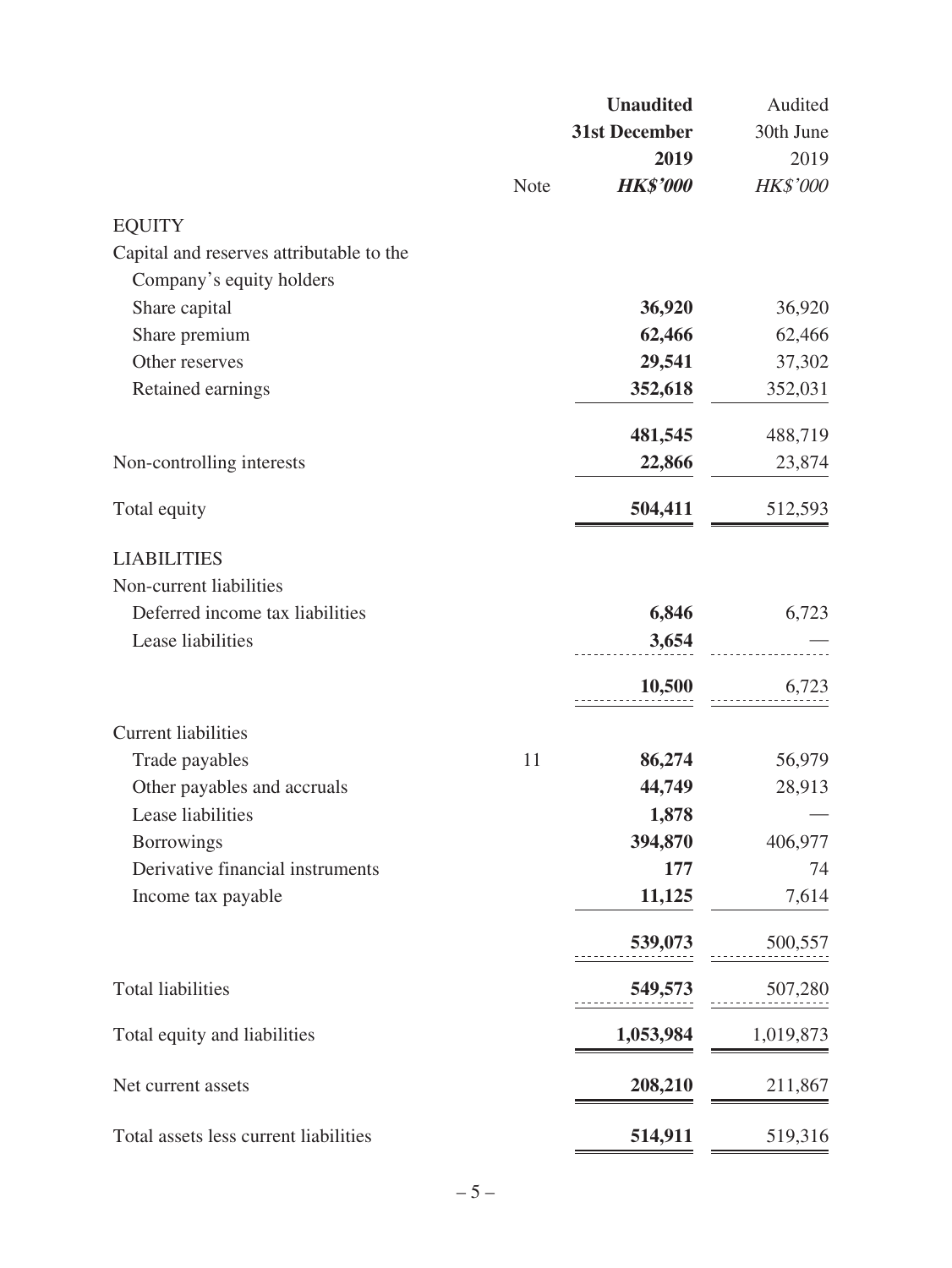Notes

#### **1 Basis of preparation**

The condensed consolidated interim financial information for the six months ended 31st December 2019 has been prepared in accordance with Hong Kong Accounting Standard ("HKAS") 34 "Interim Financial Reporting". The condensed consolidated interim financial information does not included all the notes of the type normally included in an annual financial report. Accordingly, the condensed consolidated interim financial information is to be read in conjunction with the annual financial statements for the year ended 30th June 2019, which have been prepared in accordance with Hong Kong Financial Reporting Standards ("HKFRSs").

#### **2 Accounting policies**

Except as described below, the accounting policies applied are consistent with those of the annual financial statements for the year ended 30th June 2019, as described in those annual financial statements.

Taxes on income in the interim periods are accrued using the tax rate that would be applicable to expected total annual earnings.

2.1 New and amended standards adopted by the Group

A number of new or amended standards became applicable for the current reporting period and the Group had to change its accounting policies and make retrospective adjustments as a result of adopting the following standards:

| HKFRS 16                                                                                                         | Leases                                                  |
|------------------------------------------------------------------------------------------------------------------|---------------------------------------------------------|
| Hong Kong International Financial<br>Reporting Interpretations<br>Committee ("HK(IFRIC)")<br>- Interpretation 23 | Uncertainty over Income Tax Treatments                  |
| Amendments to HKFRS 9                                                                                            | Prepayment Features with Negative Compensation          |
| Amendments to HKAS 28                                                                                            | Long-term interests in Associates and Joint Ventures    |
| Amendments to HKAS 19                                                                                            | Plan Amendment, Curtailment or Settlement               |
| Annual improvements to<br><b>HKFRSs</b> 2015-2017 cycle                                                          | Amendments to HKFRS 3, HKFRS 11,<br>HKAS 12 and HKAS 23 |

The impact of adoption of HKFRS 16 "Leases" is disclosed in Note 2.3 below. The adoption of other new and amended HKFRSs does not have any material impact on the Group's condensed consolidated interim financial statements for the Current Period.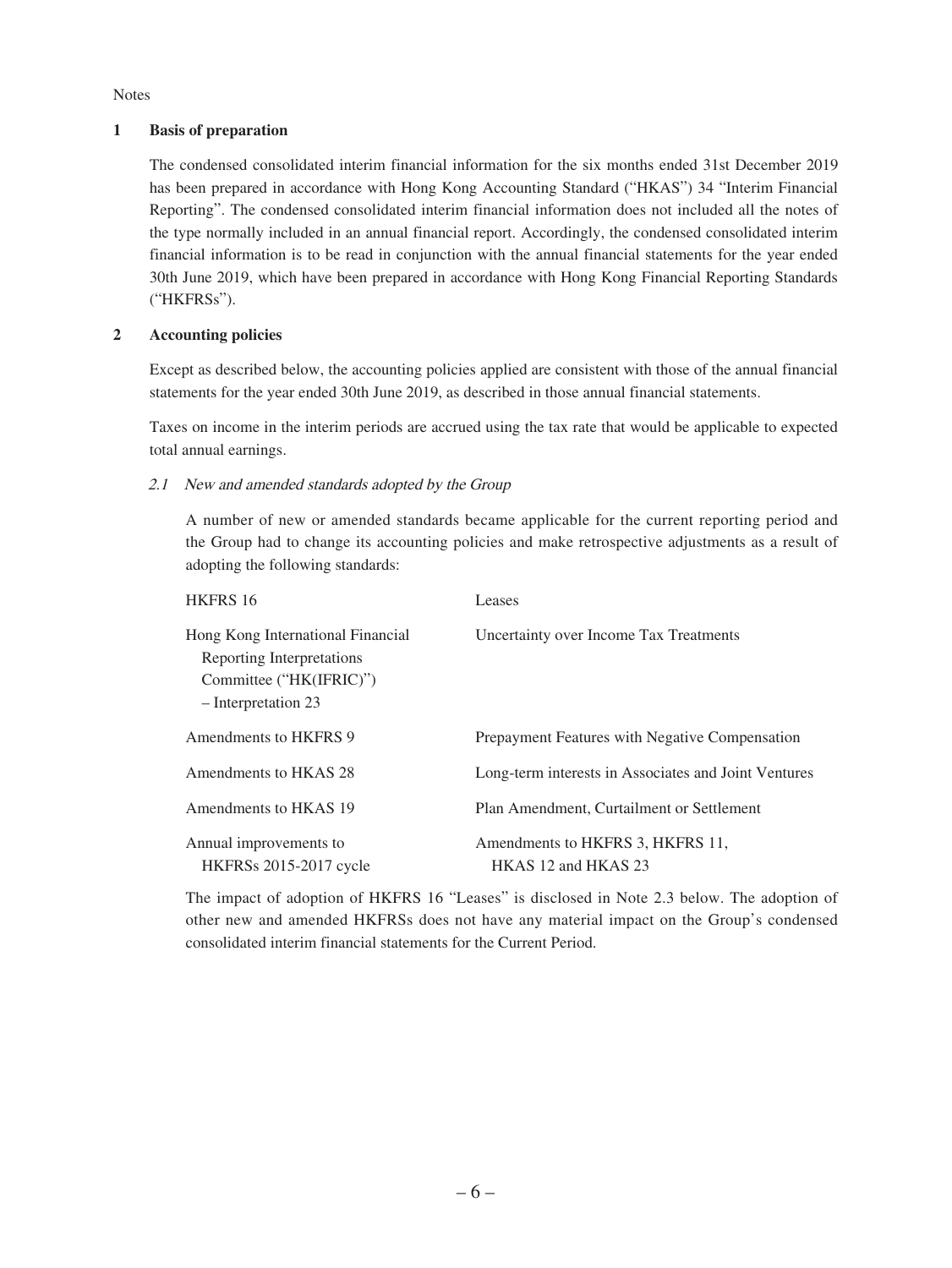#### 2.2 Impact of standards issued but not yet applied by the Group

The following new and amended HKFRSs have been issued, but are not effective for the Group's accounting period beginning on 1st July 2019 and have not been early adopted:

| Amendments to HKAS 1 and HKAS 8    | Definition of Material <sup>1</sup>                                                                    |
|------------------------------------|--------------------------------------------------------------------------------------------------------|
| Amendments to HKFRS 3              | Definition of a Business <sup>1</sup>                                                                  |
| Amendments to HKFRSs               | Amendments to References to Conceptual<br>Framework in HKFRS Standards <sup>1</sup>                    |
| <b>HKFRS 17</b>                    | Insurance Contracts <sup>2</sup>                                                                       |
| Amendments to HKFRS 10 and HKAS 28 | Sales or Contribution of Assets between<br>an Investor and its Associate or Joint Venture <sup>3</sup> |

(1) Effective for annual periods beginning on or after 1st January 2020

- (2) Effective for annual periods beginning on or after 1st January 2021
- (3) To be determined

#### 2.3 Impact of adoption of HKFRS 16 "Leases" ("HKFRS 16")

#### (i) Impact on financial statements

The change in accounting policy affected the following items in the balance sheet on 1st July 2019:

|                                    | Unaudited       |  |
|------------------------------------|-----------------|--|
|                                    | 1st July 2019   |  |
|                                    | <b>HK\$'000</b> |  |
| Right-of-use assets                | 23,366          |  |
| Leasehold land and land use rights | (16,000)        |  |
| Lease liabilities                  | (7,366)         |  |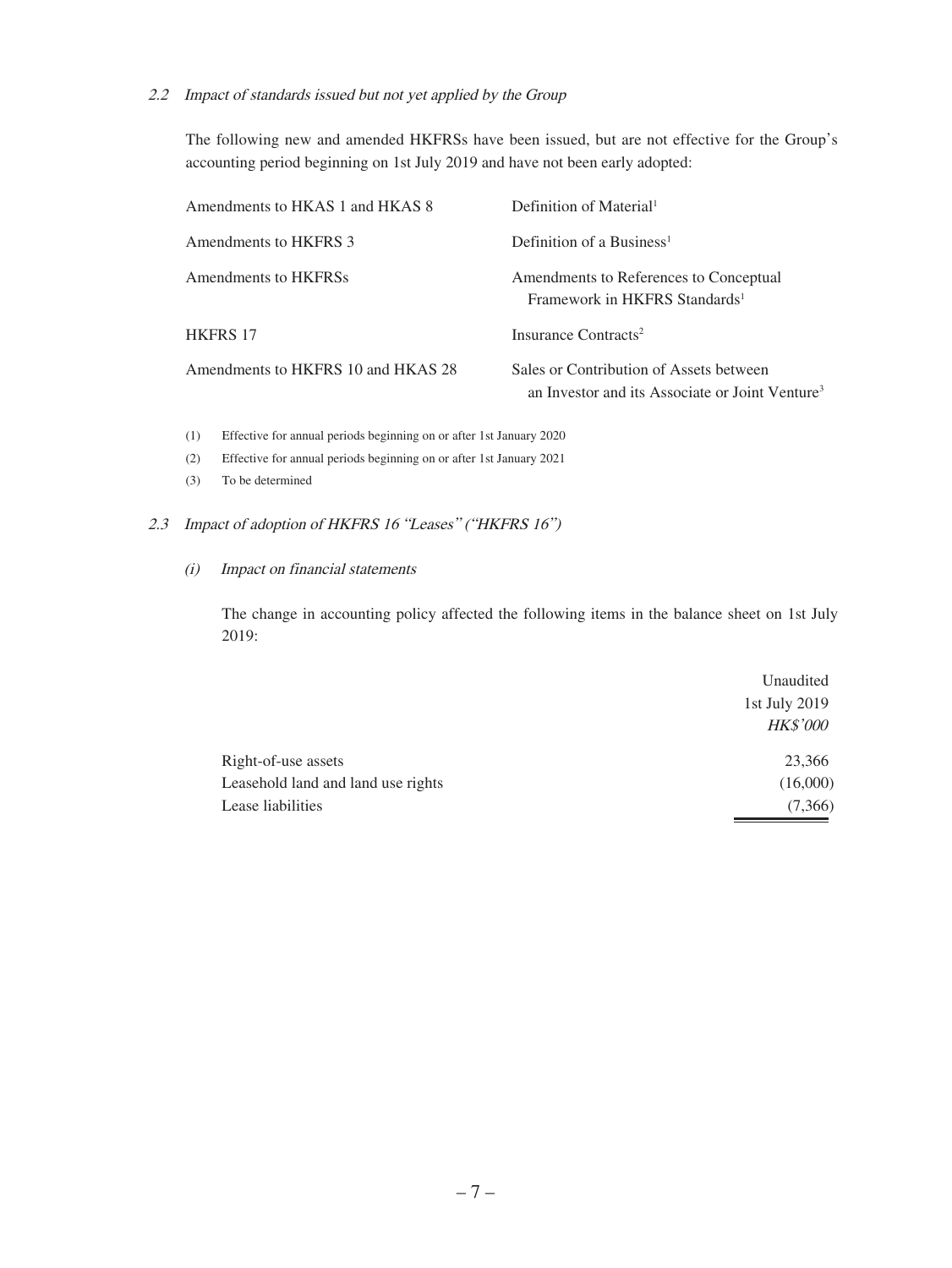On adoption of HKFRS 16, the Group recognised lease liabilities in relation to leases which had previously been classified as "operating leases" under the principles of HKAS 17 "Leases". These liabilities were measured at the present value of the remaining lease payments, discounted using the lessee's incremental borrowing rate as of 1st July 2019. The weighted average lessee's incremental borrowing rate applied to the lease liabilities on 1st July 2019 was 5.00%.

|                                                                    | Unaudited       |
|--------------------------------------------------------------------|-----------------|
|                                                                    | 1st July 2019   |
|                                                                    | <b>HK\$'000</b> |
| Operating lease commitments disclosed as at 30th June 2019         | 9,156           |
| Discounted using the lessee's annual incremental borrowing rate of |                 |
| at the date of initial application                                 | 7,798           |
| Less:                                                              |                 |
| Short-term leases recognised on a straight-line basis as expenses  | (342)           |
| Low-value leases recognised on a straight-line basis as expenses   | (90)            |
| Lease liabilities recognised as at 1st July 2019                   | 7,366           |
| Of which are:                                                      |                 |
| Lease liabilities – non-current                                    | 3,654           |
| Lease liabilities – current                                        | 3,712           |
|                                                                    | 7,366           |

The associated right-of-use assets for property leases were measured on a retrospective basis as if the new rules had always been applied. Other right-of use assets were measured at the amount equal to the lease liability, adjusted by the amount of any prepaid or accrued lease payments relating to that lease recognised in the balance sheet as at 30th June 2019. There were no onerous lease contracts that would have required an adjustment to the right-of-use assets at the date of initial application.

The recognised right-of-use assets relate to the following types of assets:

|           | <b>Unaudited</b> | Unaudited       |
|-----------|------------------|-----------------|
|           | 31st December    | 1st July        |
|           | 2019             | 2019            |
|           | <b>HK\$'000</b>  | <b>HK\$'000</b> |
| Factory   | 76               | 164             |
| Warehouse | 4,276            | 5,024           |
| Office    | 1,180            | 2,178           |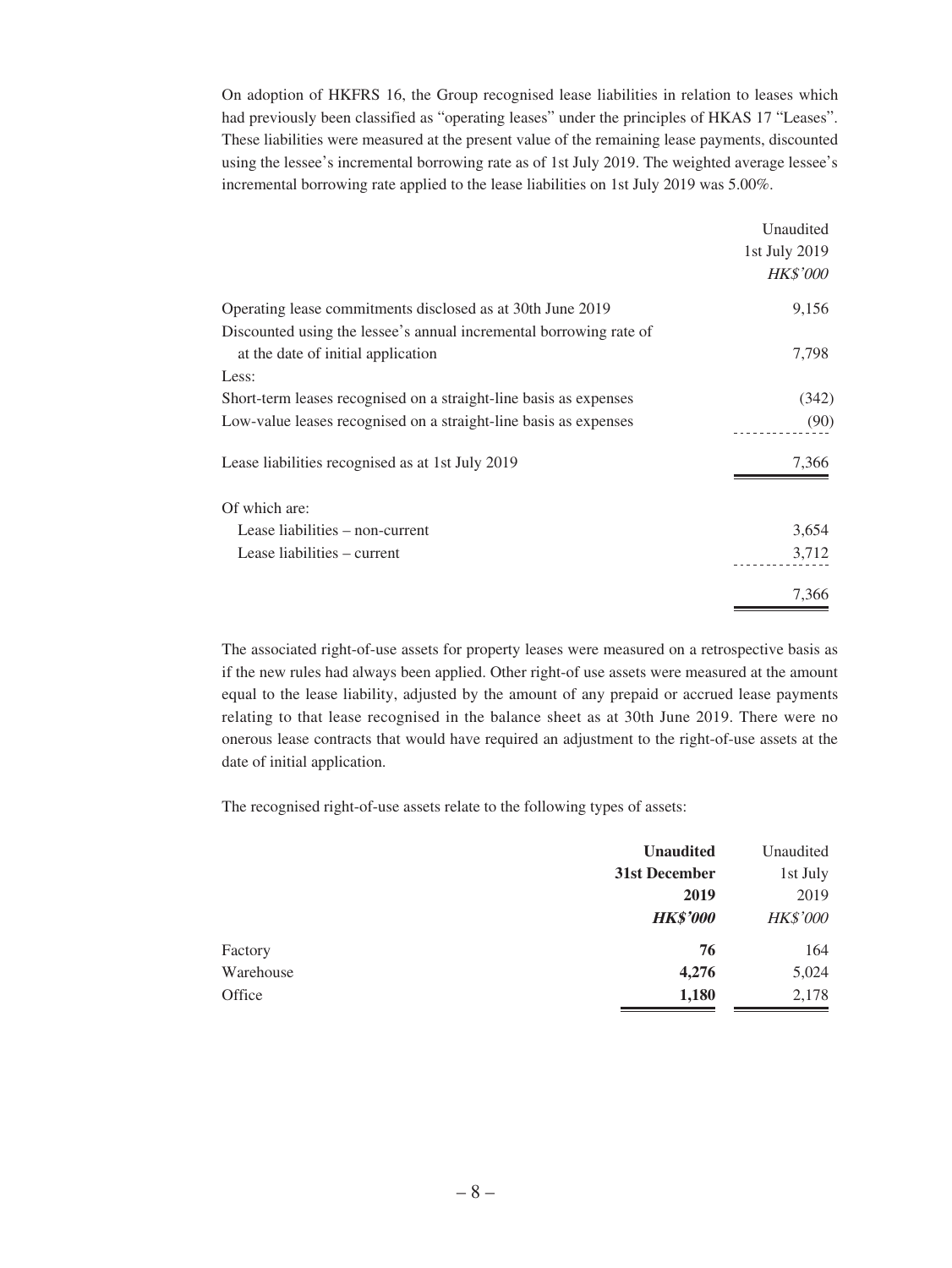#### (ii) Practical expedients applied

In applying HKFRS 16 for the first time, the Group has used the following practical expedients permitted by the standard:

- the use of a single discount rate to a portfolio of leases with reasonably similar characteristics
- the exclusion of initial direct costs for the measurement of the right-of-use asset at the date of initial application, and
- the use of hindsight in determining the lease term where the contract contains options to extend or terminate the lease.

The Group has also elected not to reassess whether a contract is, or contains a lease at the date of initial application. Instead, for contracts entered into before the transition date the Group relied on its assessment made applying HKAS 17 and HK(IFRIC) - Interpretation 4 "Determining whether an Arrangement contains a Lease".

#### (iii) Changes in accounting policies

The Group leases various warehouses, factories and offices. Rental contracts are typically made for fixed periods of 1 to 5 years but may have extension options. Lease terms are negotiated on an individual basis and contain a wide range of different terms and conditions. The lease agreements do not impose any covenants, but leased assets may not be used as security for borrowing purposes.

Until the year ended 30th June 2019, leases of property, plant and equipment were classified as either finance or operating leases. Payments made under operating leases (net of any incentives received from the lessor) were charged to profit or loss on a straight-line basis over the period of the lease.

From 1st July 2019, leases are recognised as a right-of-use asset and a corresponding liability at the date at which the leased asset is available for use by the Group. Each lease payment is allocated between the liability and finance cost. The finance cost is charged to profit or loss over the lease period so as to produce a constant periodic rate of interest on the remaining balance of the liability for each period. The right-of-use asset is depreciated over the shorter of the asset's useful life and the lease term on a straight-line basis.

Assets and liabilities arising from a lease are initially measured on a present value basis. Lease liabilities include the net present value of the following lease payments:

- fixed payments (including in-substance fixed payments), less any lease incentives receivable
- variable lease payment that are based on an index or a rate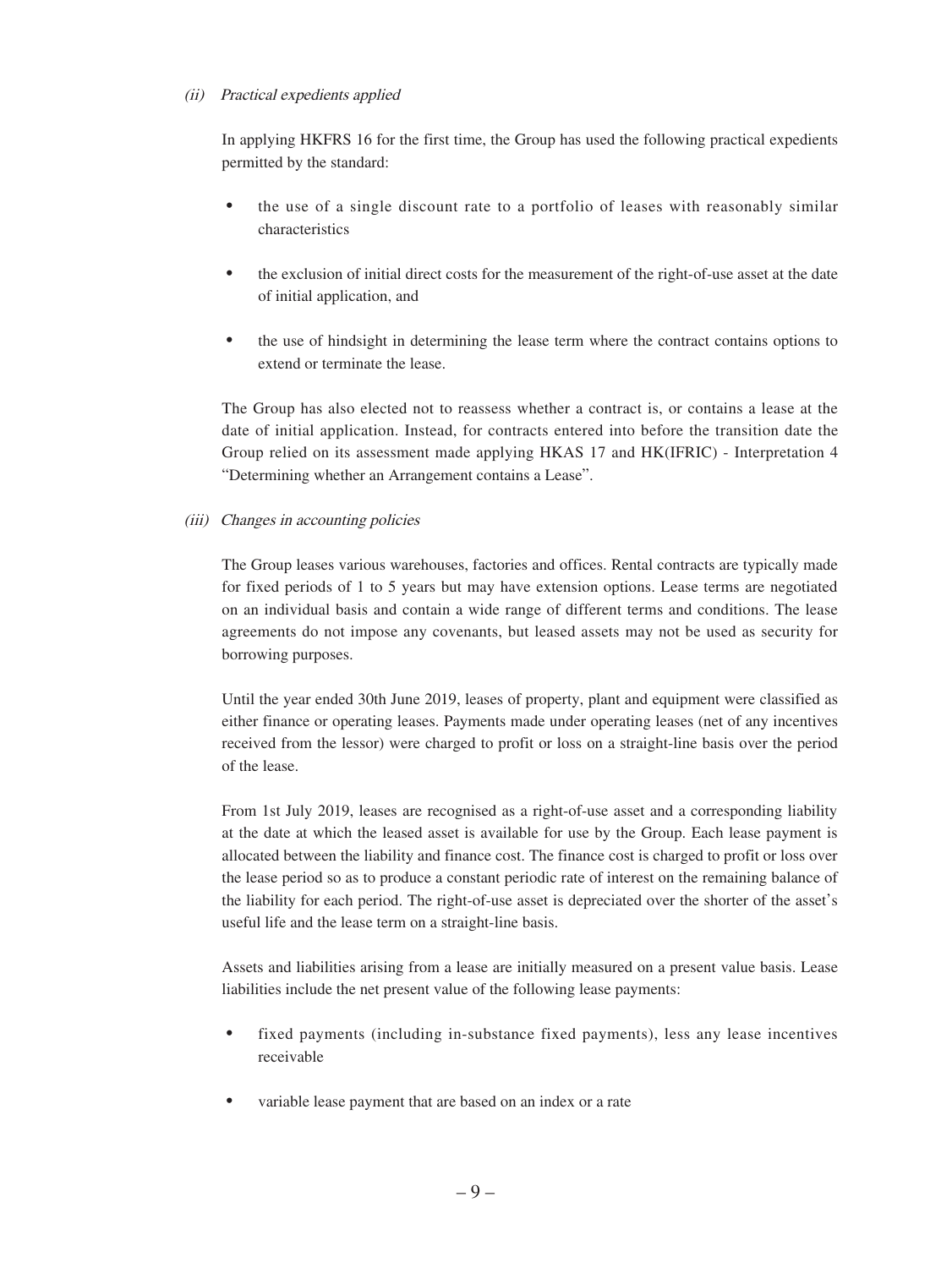- amounts expected to be payable by the lessee under residual value guarantees
- the exercise price of a purchase option if the lessee is reasonably certain to exercise that option, and
- payments of penalties for terminating the lease, if the lease term reflects the lessee exercising that option.

The lease payments are discounted using the interest rate implicit in the lease. If that rate cannot be determined, the lessee's incremental borrowing rate is used, being the rate that the lessee would have to pay to borrow the funds necessary to obtain an asset of similar value in a similar economic environment with similar terms and conditions.

Right-of-use assets are measured at cost comprising the following:

- the amount of the initial measurement of lease liability
- any lease payments made at or before the commencement date less any lease incentives received
- any initial direct costs, and
- restoration costs.

Payments associated with short-term leases and leases of low-value assets are recognised on a straight-line basis as an expense in profit or loss. Short-term leases are leases with a lease term of 12 months or less. Low-value assets comprise IT-equipment and small items of office furniture.

Some property leases contain variable payment terms. Variable lease payments are recognised in profit or loss in the period in which the condition that triggers those payments occurs.

Extension and termination options are included in a number of property and equipment leases across the Group. These terms are used to maximise operational flexibility in terms of managing contracts.

In determining the lease term, management considers all facts and circumstances that create an economic incentive to exercise an extension option, or not exercise a termination option. Extension options (or periods after termination options) are only included in the lease term if the lease is reasonably certain to be extended (or not terminated).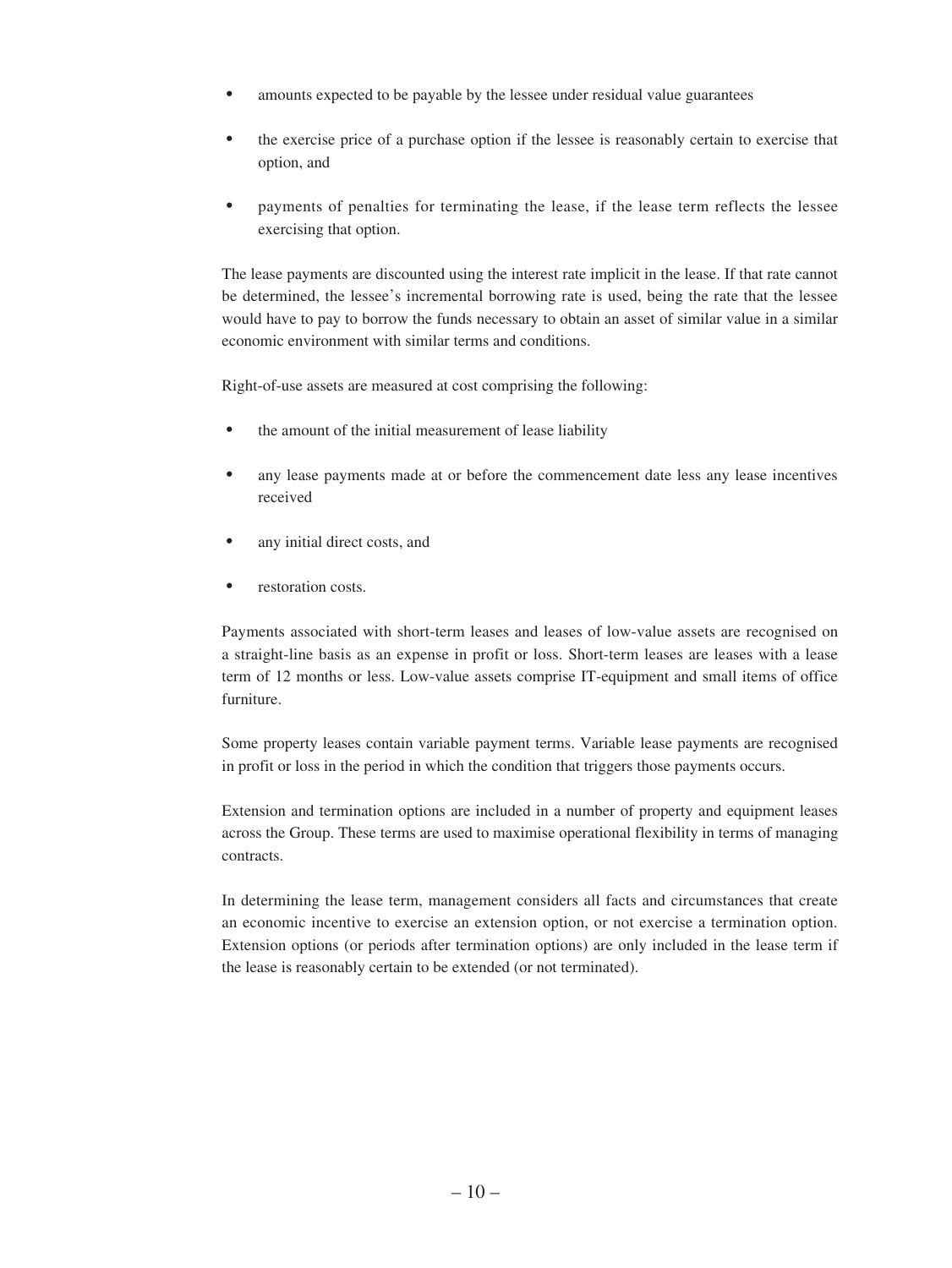#### **3 Revenue from contracts with customers and segment information**

|                                                         | <b>Unaudited</b><br>Six months ended<br>31st December |                         |  |
|---------------------------------------------------------|-------------------------------------------------------|-------------------------|--|
|                                                         | 2019<br><b>HK\$'000</b>                               | 2018<br><b>HK\$'000</b> |  |
| Revenue from contracts with customers<br>Sales of goods | 906,580                                               | 1,024,235               |  |

The Group is principally engaged in the manufacturing and trading of plastic materials, pigments, colorants, compounded plastic resins and engineering plastic products.

The Group derived revenue from the sales of goods at a point in time.

The chief operating decision-maker ("CODM") has been identified as the Executive Directors of the Company. Management has determined the operating segments based on the reports reviewed by the CODM that are used to assess performance and allocate resources. The CODM considers the business from the operations nature and the type of products perspective, including the trading of plastic materials ("Trading"), manufacturing and sale of colorants, pigments and compounded plastic resins ("Colorants"), manufacturing and sale of engineering plastic products ("Engineering plastic") and other corporate and business activities ("Others")

Each of the Group's operating segments represents a strategic business unit that is managed by different business unit leaders. Inter-segment transactions are entered into under the normal commercial terms and conditions that would also be available to unrelated third parties. Information provided to the CODM is measured in a manner consistent with that in the condensed consolidated interim financial information.

The CODM assesses the performance of the operating segments based on a measure of revenue from contracts with customers and operating profit including corporate expenses, which is in a manner consistent with that of the condensed consolidated interim financial information.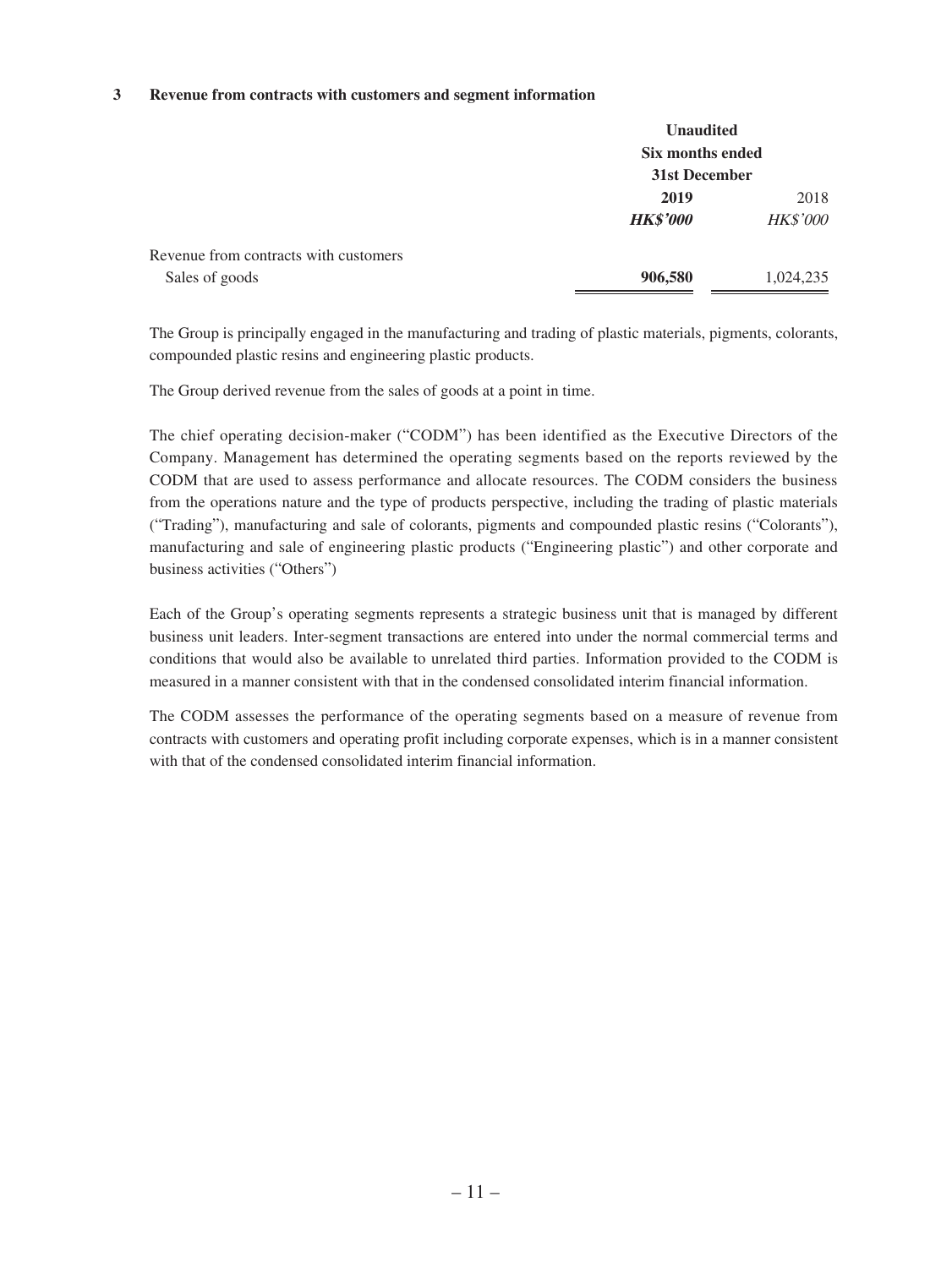The segment information provided to the CODM for the reportable segments for the six months ended 31st December 2019 is as follows:

|                                 | <b>Unaudited</b> |                  |                               |                 |                 |
|---------------------------------|------------------|------------------|-------------------------------|-----------------|-----------------|
|                                 | <b>Trading</b>   | <b>Colorants</b> | <b>Engineering</b><br>plastic | <b>Others</b>   | Group           |
|                                 | <b>HK\$'000</b>  | <b>HK\$'000</b>  | <b>HK\$'000</b>               | <b>HK\$'000</b> | <b>HK\$'000</b> |
| Revenue from contracts          |                  |                  |                               |                 |                 |
| with customers                  |                  |                  |                               |                 |                 |
| - Gross revenue                 | 646,971          | 187,627          | 101,029                       |                 | 935,627         |
| - Inter-segment revenue         | (28, 326)        | (633)            | (88)                          |                 | (29, 047)       |
| Revenue from external customers | 618,645          | 186,994          | 100,941                       |                 | 906,580         |
| Operating (loss)/profit         | (10, 539)        | 16,057           | 12,241                        | (1,212)         | 16,547          |
| Finance income                  | 25               | 420              | 24                            |                 | 469             |
| Finance costs                   | (8,363)          | (776)            | (520)                         |                 | (9,659)         |
| (Loss)/profit before income tax | (18, 877)        | 15,701           | 11,745                        | (1,212)         | 7,357           |
| Other information:              |                  |                  |                               |                 |                 |
| Additions to non-current assets |                  |                  |                               |                 |                 |
| (other than financial           |                  |                  |                               |                 |                 |
| instruments and deferred        |                  |                  |                               |                 |                 |
| income tax assets)              | 195              | 2,128            | 964                           |                 | 3,287           |
| Depreciation of property,       |                  |                  |                               |                 |                 |
| plant and equipment             | 437              | 4,032            | 3,792                         | 260             | 8,521           |
| Amortisation of                 |                  |                  |                               |                 |                 |
| right-of-use assets             | 161              | 1,973            | 105                           | 39              | 2,278           |
| Provision for impairment of     |                  |                  |                               |                 |                 |
| inventories, net                | 2,784            | 501              |                               |                 | 3,285           |
| Reversal of provision for loss  |                  |                  |                               |                 |                 |
| allowance on trade receivables  |                  |                  | (140)                         |                 | (140)           |
| Fair value gains on derivative  |                  |                  |                               |                 |                 |
| financial instruments           | (330)            |                  |                               |                 | (330)           |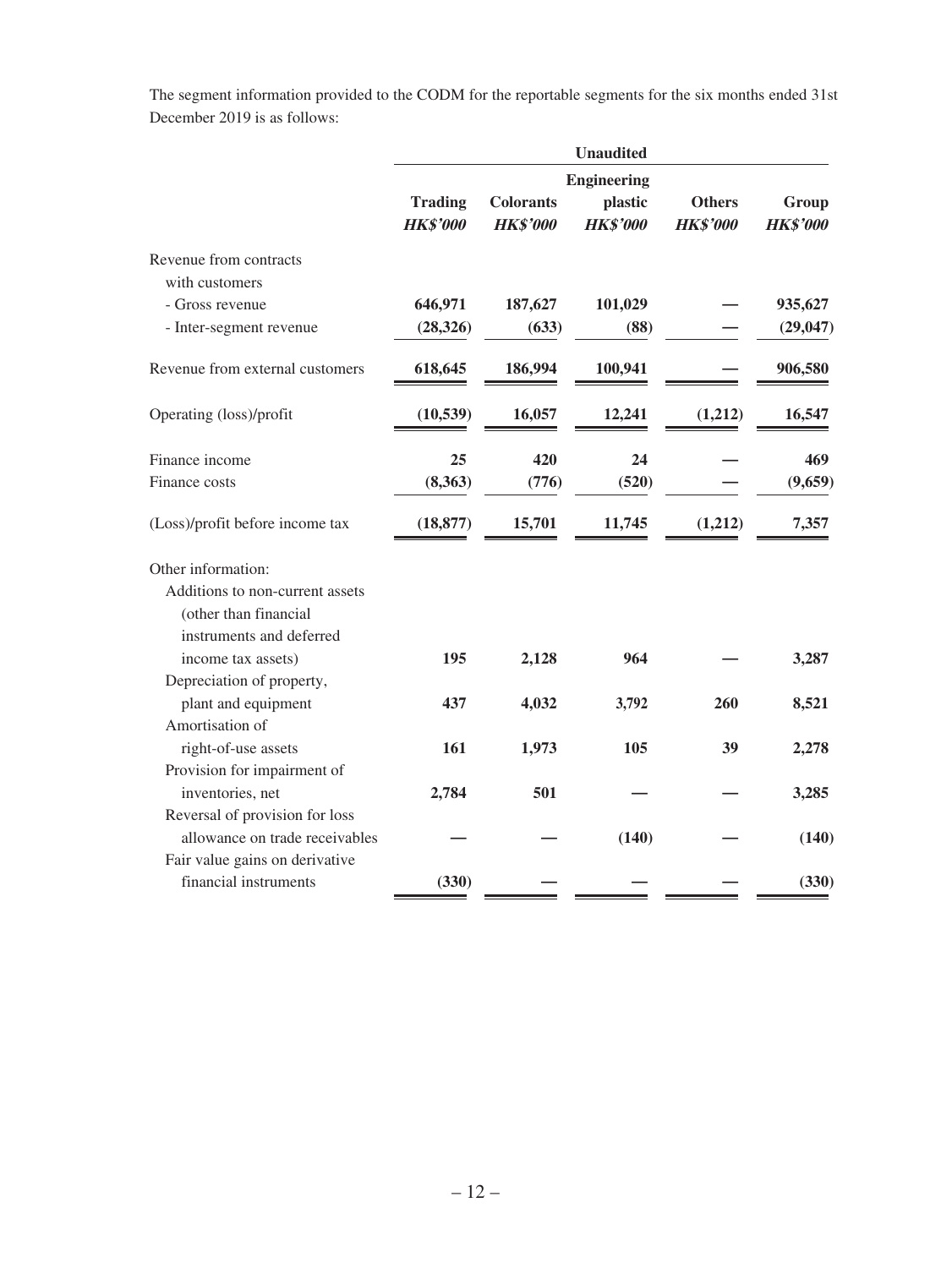The segment information provided to the CODM for the reportable segments as at 31st December 2019 is as follows:

|                                          | <b>Unaudited</b>                  |                                     |                                                         |                                  |                          |
|------------------------------------------|-----------------------------------|-------------------------------------|---------------------------------------------------------|----------------------------------|--------------------------|
|                                          | <b>Trading</b><br><b>HK\$'000</b> | <b>Colorants</b><br><b>HK\$'000</b> | <b>Engineering</b><br><i>plastic</i><br><b>HK\$'000</b> | <b>Others</b><br><b>HK\$'000</b> | Group<br><b>HK\$'000</b> |
| Segment assets                           | 450,453                           | 326,893                             | 133,682                                                 | 142,956                          | 1,053,984                |
| Total assets                             |                                   |                                     |                                                         |                                  | 1,053,984                |
| Segment liabilities<br><b>Borrowings</b> | (98, 378)<br>(350, 916)           | (37, 931)<br>(22, 612)              | (15,509)<br>(21, 342)                                   | (2,885)                          | (154,703)<br>(394, 870)  |
| <b>Total liabilities</b>                 | (449, 294)                        | (60, 543)                           | (36, 851)                                               | (2,885)                          | (549, 573)               |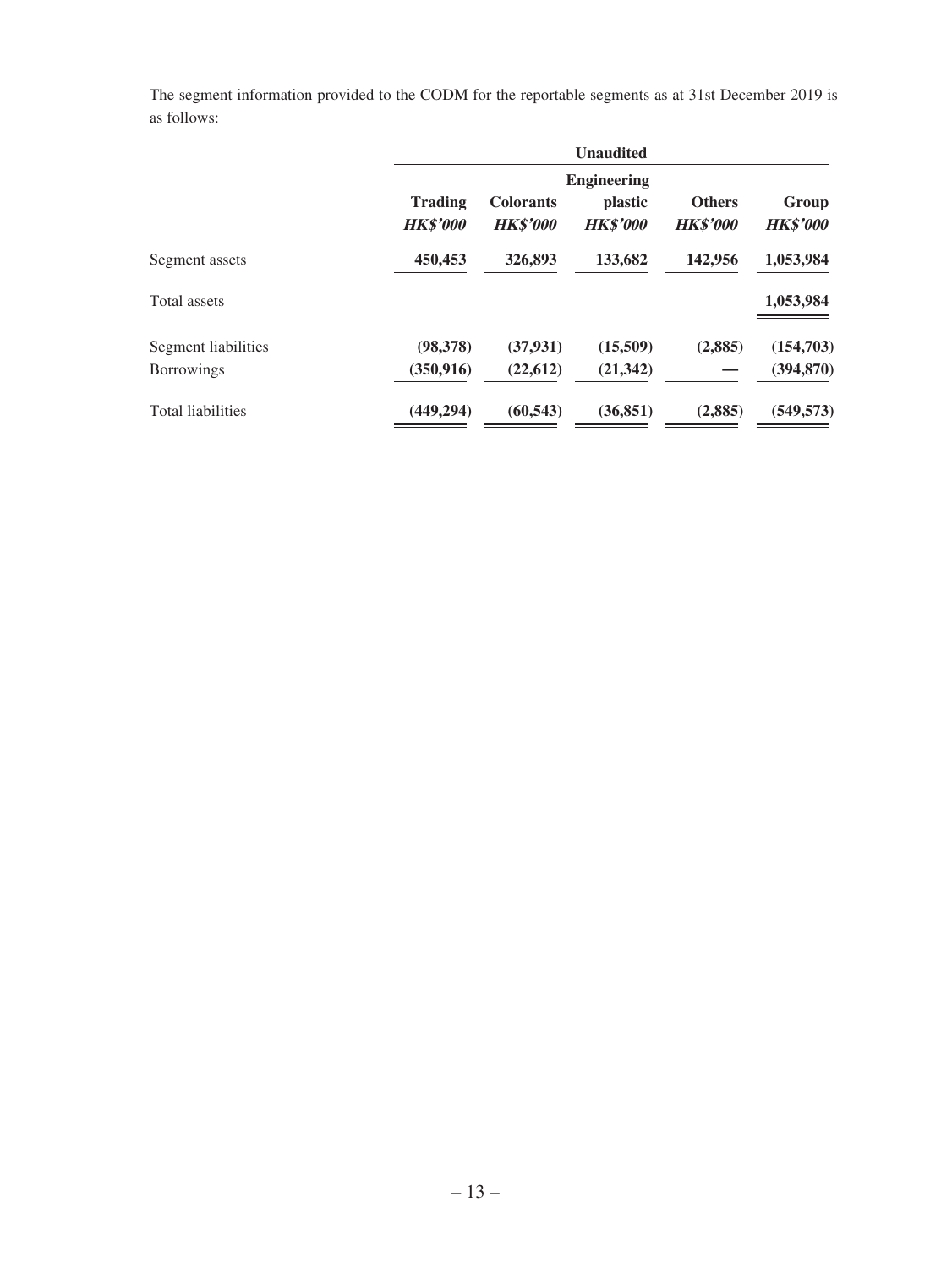The segment information provided to the CODM for the reportable segments for the six months ended 31st December 2018 is as follows:

| Unaudited   |           |                 |          |           |
|-------------|-----------|-----------------|----------|-----------|
| Engineering |           |                 |          |           |
| Trading     | Colorants | plastic         | Others   | Group     |
| HK\$'000    | HK\$'000  | <b>HK\$'000</b> | HK\$'000 | HK\$'000  |
|             |           |                 |          |           |
| 778,222     | 157,983   | 121,345         |          | 1,057,550 |
| (31, 924)   | (1,310)   | (81)            |          | (33,315)  |
| 746,298     | 156,673   | 121,264         |          | 1,024,235 |
| (2,309)     | 11,209    | 10,879          | (1,700)  | 18,079    |
| 62          | 47        | $\overline{2}$  |          | 111       |
| (9, 158)    | (625)     | (790)           | (189)    | (10, 762) |
| (11, 405)   | 10,631    | 10,091          | (1,889)  | 7,428     |
|             |           |                 |          |           |
|             |           |                 |          |           |
|             |           |                 |          |           |
|             |           |                 |          |           |
| 470         | 3,140     | 3,422           | 73       | 7,105     |
|             |           |                 |          |           |
| 448         | 3,883     | 4,526           | 258      | 9,115     |
|             |           |                 |          |           |
|             |           |                 |          |           |
| 179         | 93        | 16              | 39       | 327       |
|             |           |                 |          |           |
|             |           |                 |          |           |
| 1,115       | (68)      | 547             |          | 1,594     |
|             |           |                 |          |           |
|             |           |                 | 31       | 31        |
|             |           |                 |          |           |
| (1,785)     |           |                 |          | (1,785)   |
|             |           |                 |          |           |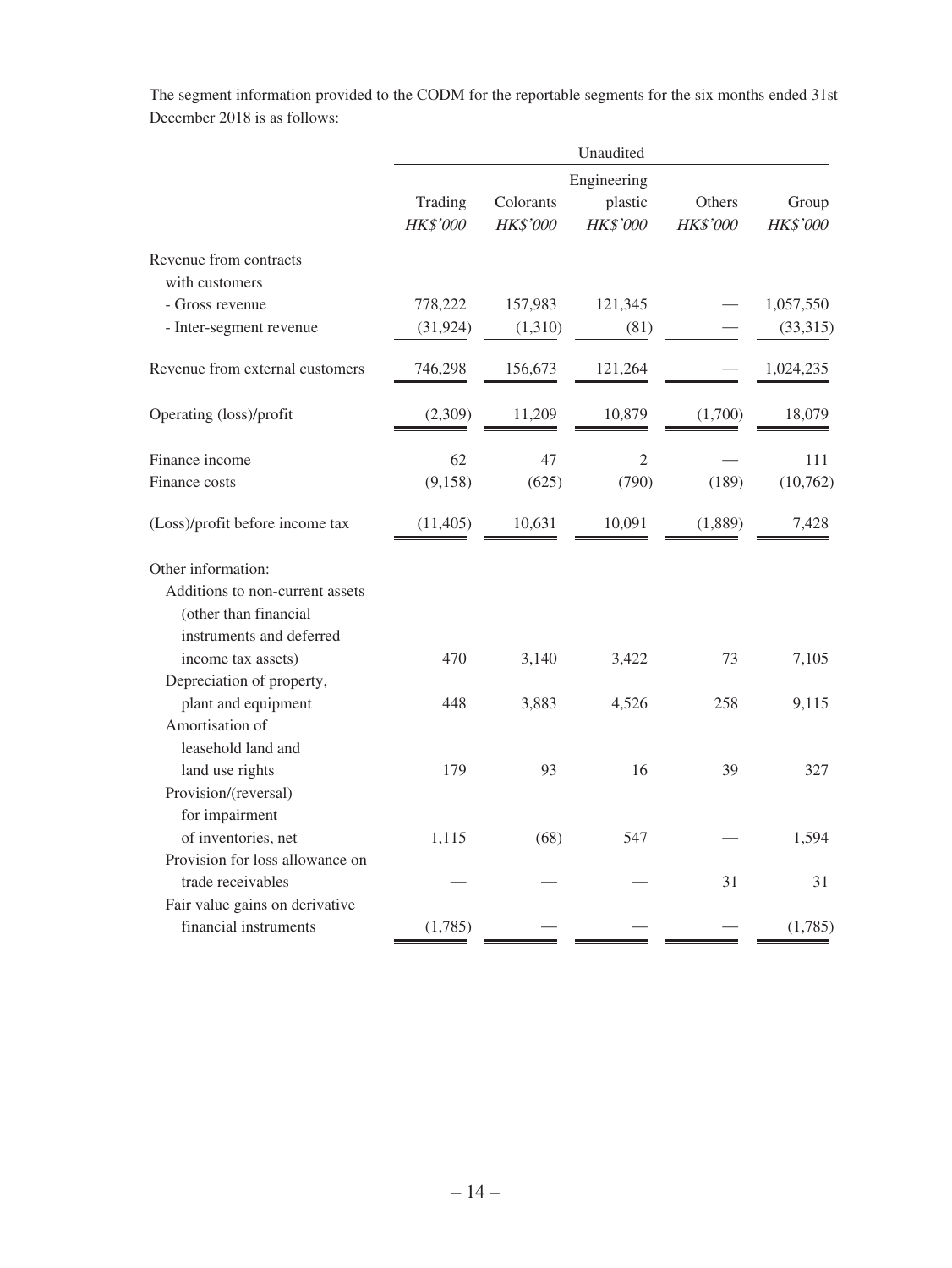follows: Audited Trading Colorants Engineering plastic Others Group HK\$'000 HK\$'000 HK\$'000 HK\$'000 HK\$'000

Segment assets 431,322 301,566 143,505 143,480 1,019,873

Total assets 1,019,873

Segment liabilities (55,540) (27,072) (13,735) (3,956) (100,303) Borrowings (357,672) (23,275) (26,030) — (406,977)

Total liabilities (413,212) (50,347) (39,765) (3,956) (507,280)

The segment information provided to the CODM for the reportable segments as at 30th June 2019 is as

| The entity is domiciled in Hong Kong. The revenue from external customers from Hong Kong for the      |
|-------------------------------------------------------------------------------------------------------|
| six months ended 31st December 2019 is approximately HK\$383,416,000 (2018: HK\$541,769,000) and      |
| the total of its revenue from external customers from other locations (mainly from Mainland China) is |
| approximately HK\$523,164,000 (2018: HK\$482,466,000).                                                |

At 31st December 2019, the total of non-current assets other than financial instruments and deferred income tax assets located in Hong Kong is approximately HK\$176,711,000 (30th June 2019: HK\$179,050,000) and the total of these non-current assets located in other locations (mainly in Mainland China) is approximately HK\$118,587,000 (30th June 2019: HK\$116,704,000).

#### **4 Other gains, net**

|                                                        | <b>Unaudited</b><br>Six months ended<br>31st December |                 |
|--------------------------------------------------------|-------------------------------------------------------|-----------------|
|                                                        |                                                       |                 |
|                                                        |                                                       |                 |
|                                                        | 2019                                                  | 2018            |
|                                                        | <b>HK\$'000</b>                                       | <b>HK\$'000</b> |
| Net exchange (loss)/gain                               | (183)                                                 | 639             |
| Gain on disposal of property, plant and equipment      | 114                                                   | 36              |
| Fair value gains from derivative financial instruments | 330                                                   | 1,785           |
| <b>Others</b>                                          | 307                                                   | 725             |
|                                                        | 568                                                   | 3,185           |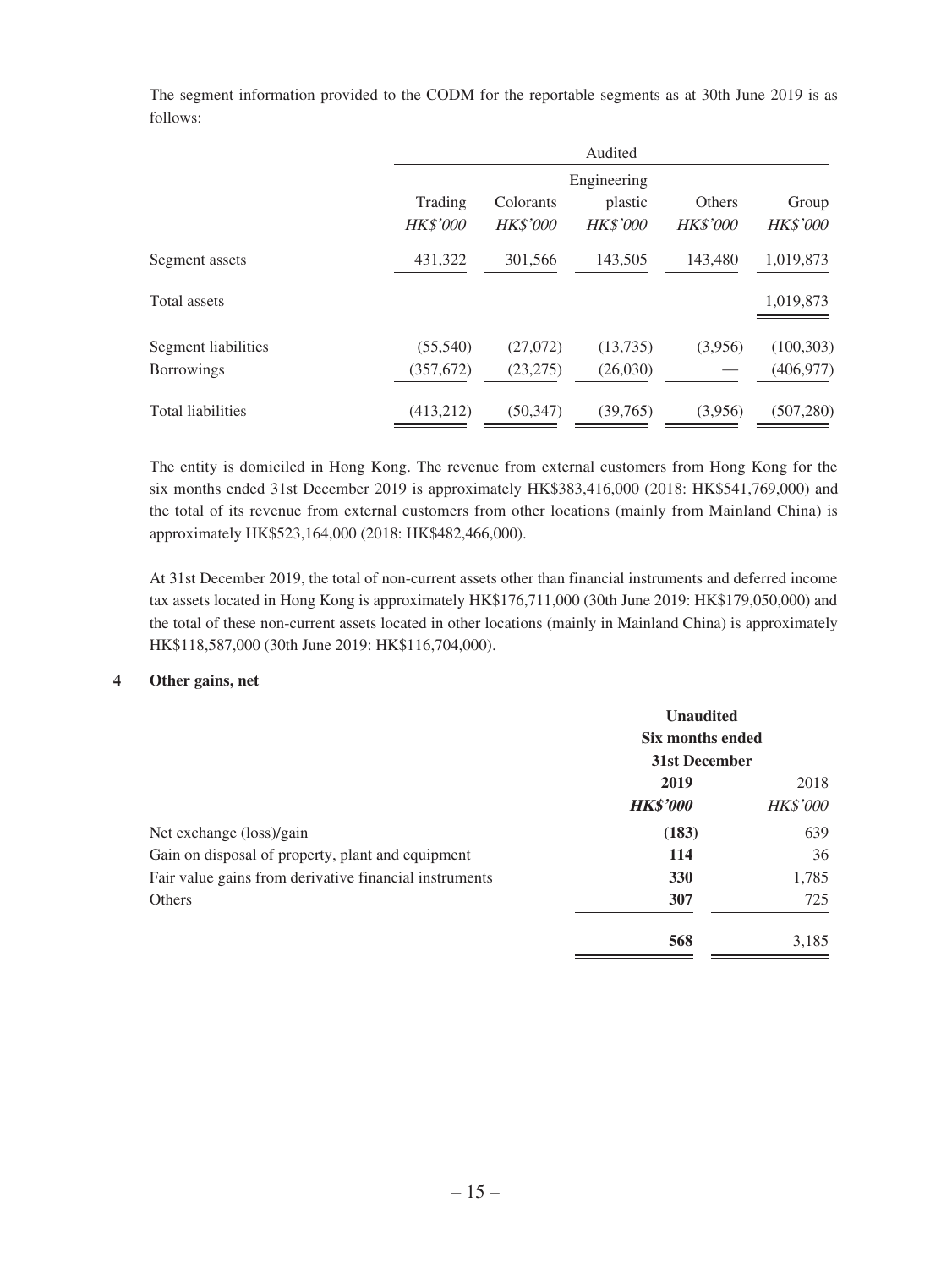### **5 Operating profit**

Operating profit is stated after charging/(crediting) the following:

|                                                          | <b>Unaudited</b><br>Six months ended<br>31st December |                 |
|----------------------------------------------------------|-------------------------------------------------------|-----------------|
|                                                          |                                                       |                 |
|                                                          |                                                       |                 |
|                                                          | 2019                                                  | 2018            |
|                                                          | <b>HK\$'000</b>                                       | <i>HK\$'000</i> |
| Cost of inventories recognised as expenses included in   |                                                       |                 |
| cost of sales                                            | 754,314                                               | 863,479         |
| Depreciation of property, plant and equipment            | 8,521                                                 | 9,115           |
| Amortisation of right-of-use assets                      | 2,278                                                 |                 |
| Amortisation of leasehold land and land use rights       |                                                       | 327             |
| Operating lease rentals in respect of land and buildings | 3,516                                                 | 4,986           |
| Employee benefit expenses, including                     |                                                       |                 |
| Directors' emoluments                                    | 51,726                                                | 64,455          |
| (Reversal of)/provision for loss allowance on            |                                                       |                 |
| trade receivables, net                                   | (140)                                                 | 31              |
| Provision for impairment of inventories, net             | 3,285                                                 | 1,594           |
| Gain on disposal of property, plant and equipment        | (114)                                                 | (36)            |
| Fair value gains on derivative financial instruments     | (330)                                                 | (1,785)         |

### **6 Finance income and costs**

|                                                 | <b>Unaudited</b><br><b>Six months ended</b><br>31st December<br>2019<br>2018 |                 |
|-------------------------------------------------|------------------------------------------------------------------------------|-----------------|
|                                                 | <b>HK\$'000</b>                                                              | <b>HK\$'000</b> |
| Finance income:                                 |                                                                              |                 |
| - Interest income from bank deposits            | 469                                                                          | 111             |
| Finance costs:                                  |                                                                              |                 |
| - Interests on bank borrowings wholly repayable |                                                                              |                 |
| within five years                               | (8,764)                                                                      | (8,169)         |
| - Interests on lease liabilities                | (191)                                                                        |                 |
| - Net exchange losses on financing activities   | (704)                                                                        | (2,593)         |
|                                                 | (9,659)                                                                      | (10,762)        |
| Finance costs, net                              | (9,190)                                                                      | (10,651)        |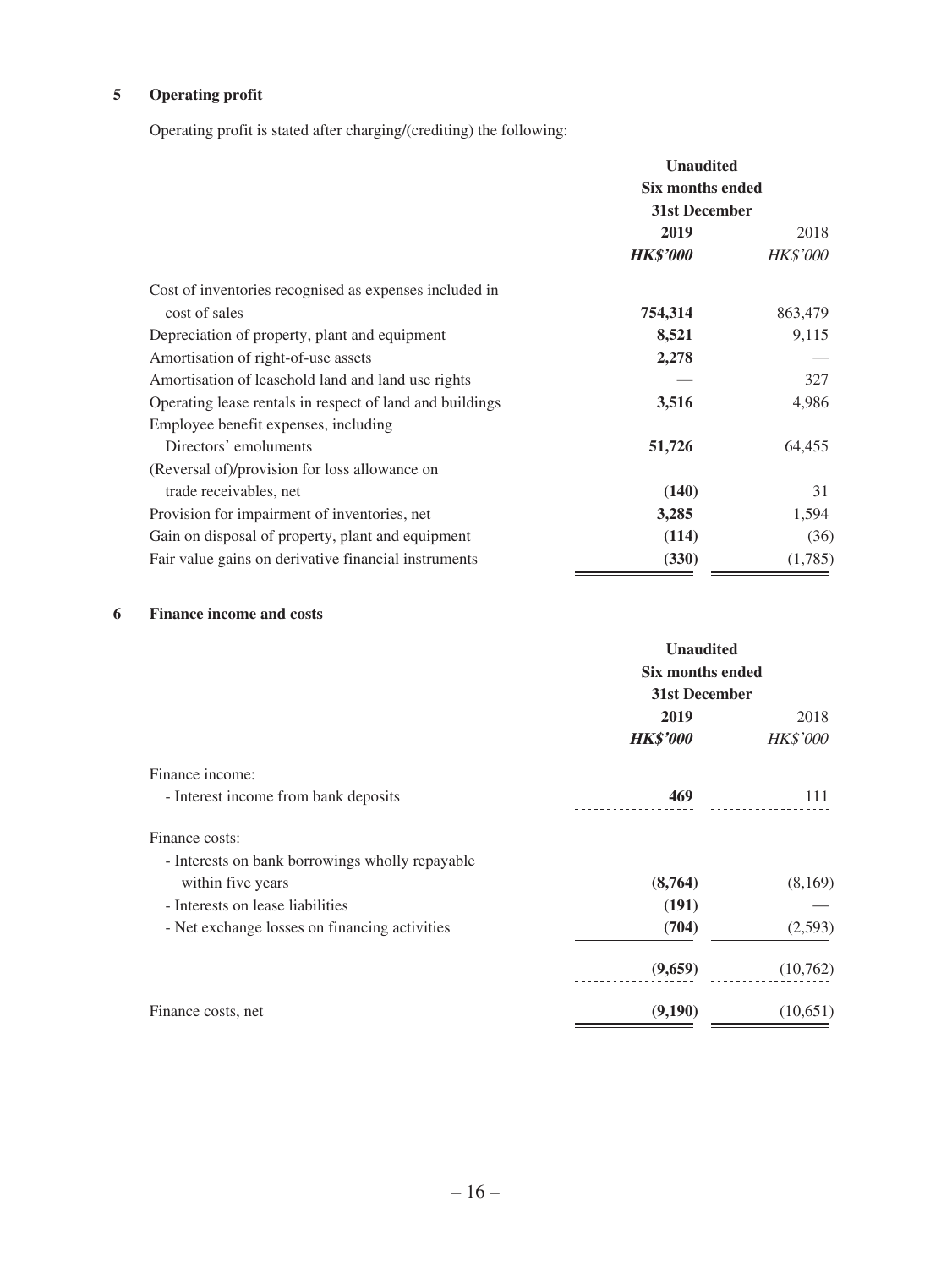#### **7 Income tax expense**

Hong Kong profits tax has been provided for at the rate of 16.5% (2018: 16.5%) on the estimated assessable profit for the period. Income tax on the Group's subsidiaries established and operate in Mainland China has been calculated on the estimated assessable profit for the period at the rates of taxation as applicable to the relevant subsidiaries.

The amount of income tax charged to the interim consolidated income statement represents:

|                                                       | <b>Unaudited</b><br><b>Six months ended</b><br>31st December |                 |
|-------------------------------------------------------|--------------------------------------------------------------|-----------------|
|                                                       |                                                              |                 |
|                                                       |                                                              |                 |
|                                                       | 2019                                                         | 2018            |
|                                                       | <b>HK\$'000</b>                                              | <b>HK\$'000</b> |
| Current income tax                                    |                                                              |                 |
| - Hong Kong profits tax                               | 824                                                          | 1,321           |
| - The People's Republic of China corporate income tax | 3,431                                                        | 2,420           |
|                                                       | 4,255                                                        | 3,741           |
| Deferred income tax                                   | 223                                                          | 347             |
|                                                       | 4,478                                                        | 4,088           |

#### **8 Dividends**

On 27th September 2018, the Directors proposed a final dividend of HK2.0 cents per share, totaling HK\$7,384,000 for the year ended 30th June 2018,and had been reflected as an appropriation of retained earnings for the year ended 30th June 2019.

On 27th February 2019, the Directors resolved not to declare any interim dividend for the period ended 31st December 2018.

On 27th September 2019, the Directors resolved not to declare any final dividend for the year ended 30th June 2019.

On 27th February 2020, the Directors resolved not to declare any interim dividend for the period ended 31st December 2019.

#### **9 Earnings per share**

The calculation of basic earnings per share is based on the profit attributable to equity holders of the Company for the period of HK\$587,000 (2018: HK\$1,878,000) and 369,200,000 (2018: 369,200,000) ordinary shares in issue during the period.

Dilutive earnings per share for the period ended 31st December 2019 and 2018 equal basic earnings per share as there was no dilutive potential ordinary share as at the period ended 31st December 2019 and 2018.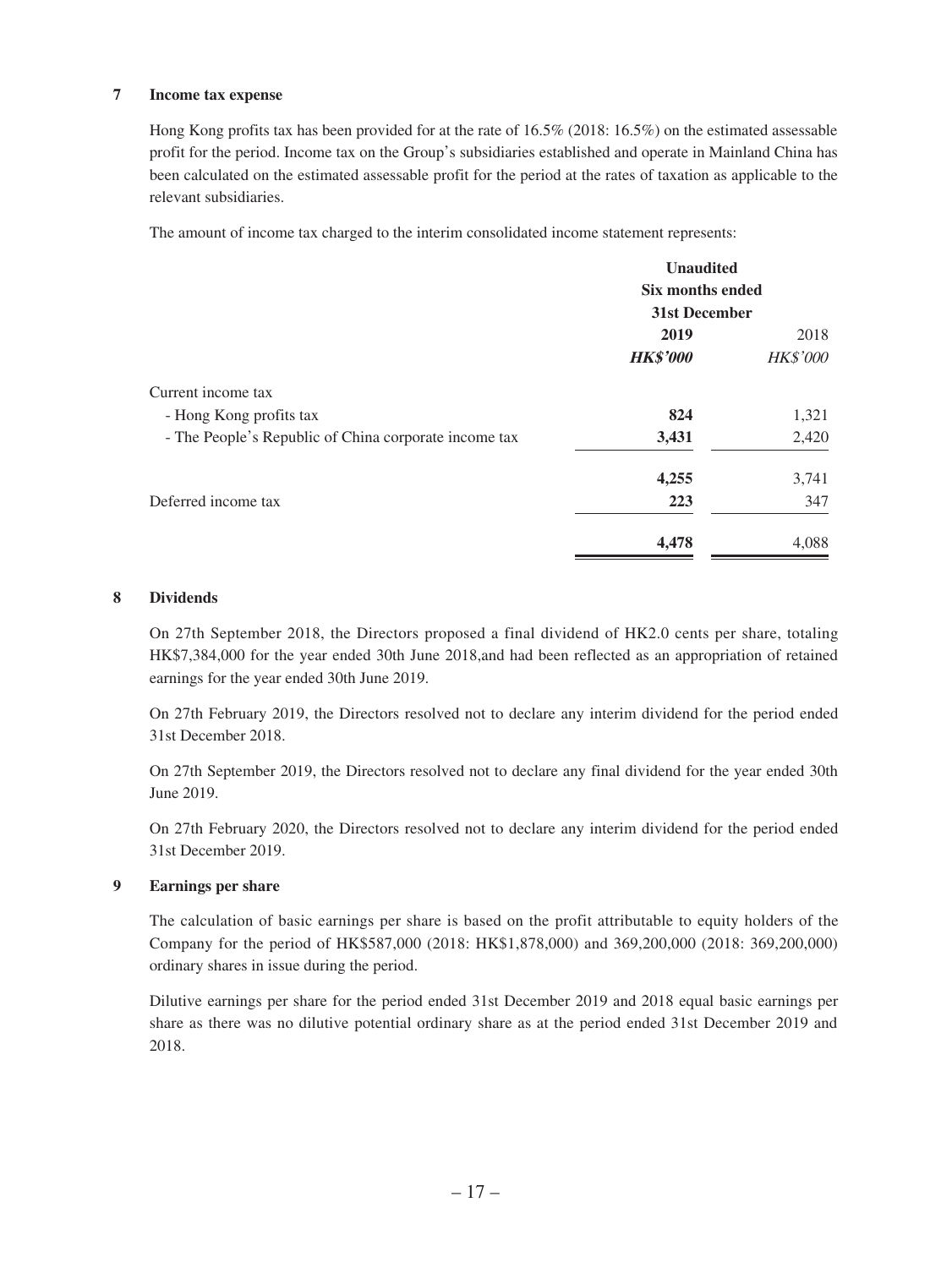#### **10 Trade and bills receivables**

|                                               | <b>Unaudited</b> | Audited         |
|-----------------------------------------------|------------------|-----------------|
|                                               | 31st December    | 30th June       |
|                                               | 2019             | 2019            |
|                                               | <b>HK\$'000</b>  | <b>HK\$'000</b> |
| Trade receivables                             | 243,427          | 217,103         |
| Less: provision for impairment of receivables | (2,723)          | (4,760)         |
|                                               | 240,704          | 212,343         |
| Bills receivables                             | 23,871           | 22,103          |
|                                               | 264,575          | 234,446         |

At 31st December 2019, the aging analysis of trade receivables, based on invoice date, is as follows:

|               | <b>Unaudited</b> | Audited         |
|---------------|------------------|-----------------|
|               | 31st December    | 30th June       |
|               | 2019             | 2019            |
|               | <b>HK\$'000</b>  | <b>HK\$'000</b> |
| Below 90 days | 231,848          | 197,326         |
| 91-180 days   | 8,742            | 15,017          |
| Over 180 days | 2,837            | 4,760           |
|               | 243,427          | 217,103         |

The majority of the Group's sales are with credit terms of 30 to 90 days. The remaining amounts are on letter of credit or documents against payment.

Bill receivables are mainly with maturity period of within 180 days.

At 31st December 2019, there are bills of exchange of HK\$11,511,000 (30th June 2019: HK\$10,660,000) transferred to banks with recourse in exchange for cash. The transactions had been accounted for as collateralised bank advances.

#### **11 Trade payables**

At 31st December 2019, the aging analysis of trade payables, based on invoice date, is as follows:

|               | <b>Unaudited</b> | Audited         |
|---------------|------------------|-----------------|
|               | 31st December    | 30th June       |
|               | 2019             | 2019            |
|               | <b>HK\$'000</b>  | <b>HK\$'000</b> |
| Below 90 days | 85,237           | 55,454          |
| 91-180 days   | 61               | 13              |
| Over 180 days | 976              | 1,512           |
|               | 86,274           | 56,979          |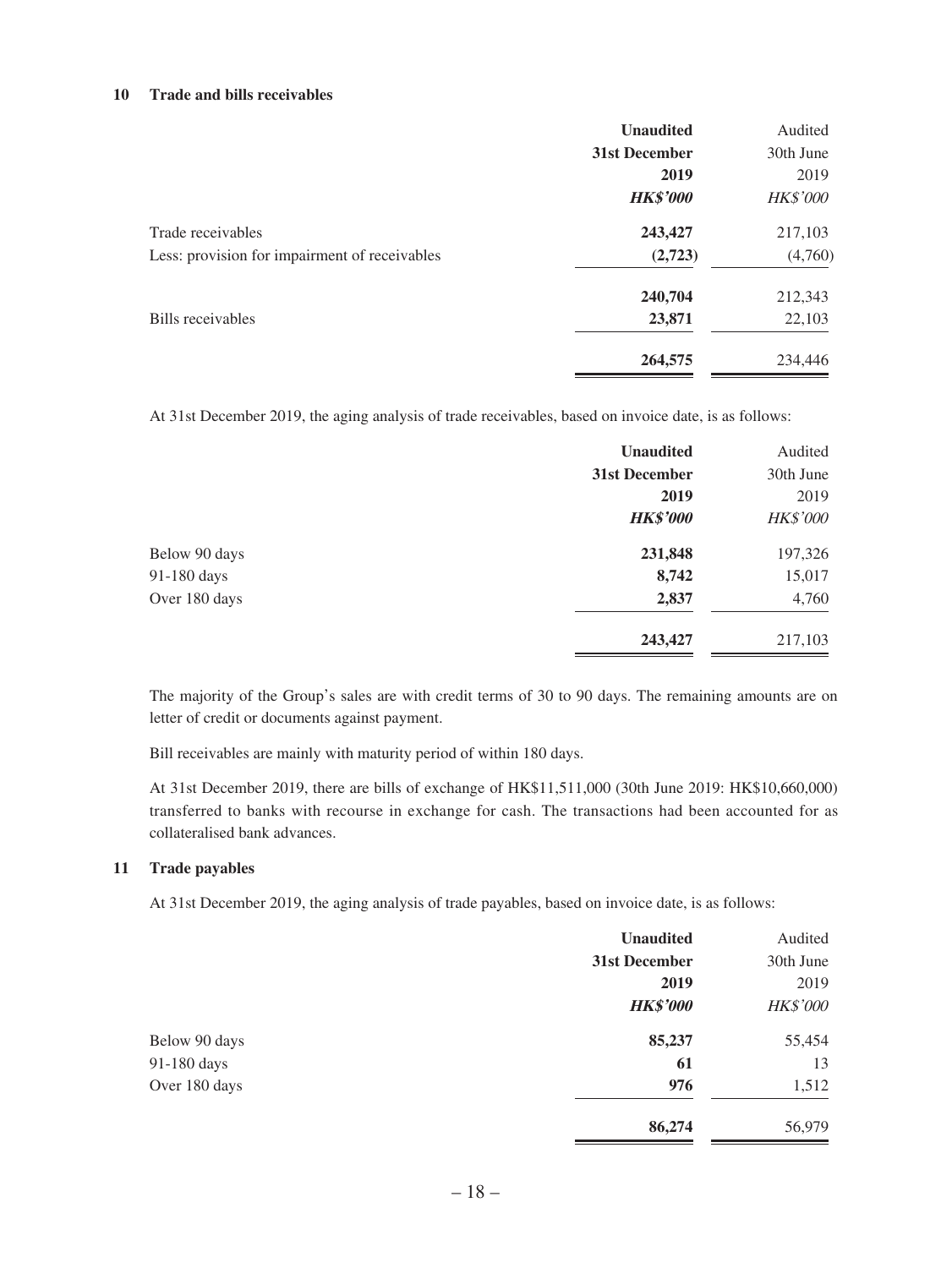### **INTERIM DIVIDEND**

The Board has resolved not to declare any interim dividend for the six months ended 31st December 2019.

### **MANAGEMENT DISCUSSION AND ANALYSIS**

### BUSINESS REVIEW

Reviewing the second half of 2019, though the oil price has stabilised, it had nonetheless declined when compared with the high price level over the last year, leading to declining prices of plastic materials. As for the macroeconomic environment, the impact of the China-US trade negotiation on the businesses remained uncertain. The drop in Renminbi exchange rate and rising production costs in Mainland China also added to the pressure on businesses, resulting in a difficult operating environment. As customers placed orders prudently and maintained a low inventory, the order quantity secured by the Group was directly affected. Adjustments were also made to the price due to intense competition. For the six months ended 31 December 2019, the Group's total turnover amounted to HK\$906,580,000 (2018: HK\$1,024,235,000), 11.5% lower than last year.

To respond to the tough operating environment, the Group was prudent in taking orders and strictly implemented cost control measures. However, affected by the factors such as declining prices and quantity, rising costs and price adjustments, its overall gross profit decreased by 2.8% to HK\$104,763,000 (2018: HK\$107,759,000). During the period under review, the Group actively optimised product portfolio by lowering the proportion of the trading business segment and, at the same time, strengthening production of high margin products and effectively reducing administrative costs. Consequently, its gross profit margin increased by one percentage point to 11.6% when compared with the same period last year. Profit attributable to equity holders of the Company amounted to HK\$587,000 (2018: HK\$1,878,000). Basic earnings per share were HK0.16 cents (2018: HK0.51 cents).

To reserve sufficient capital for business development, the Board did not recommend the payment of an interim dividend.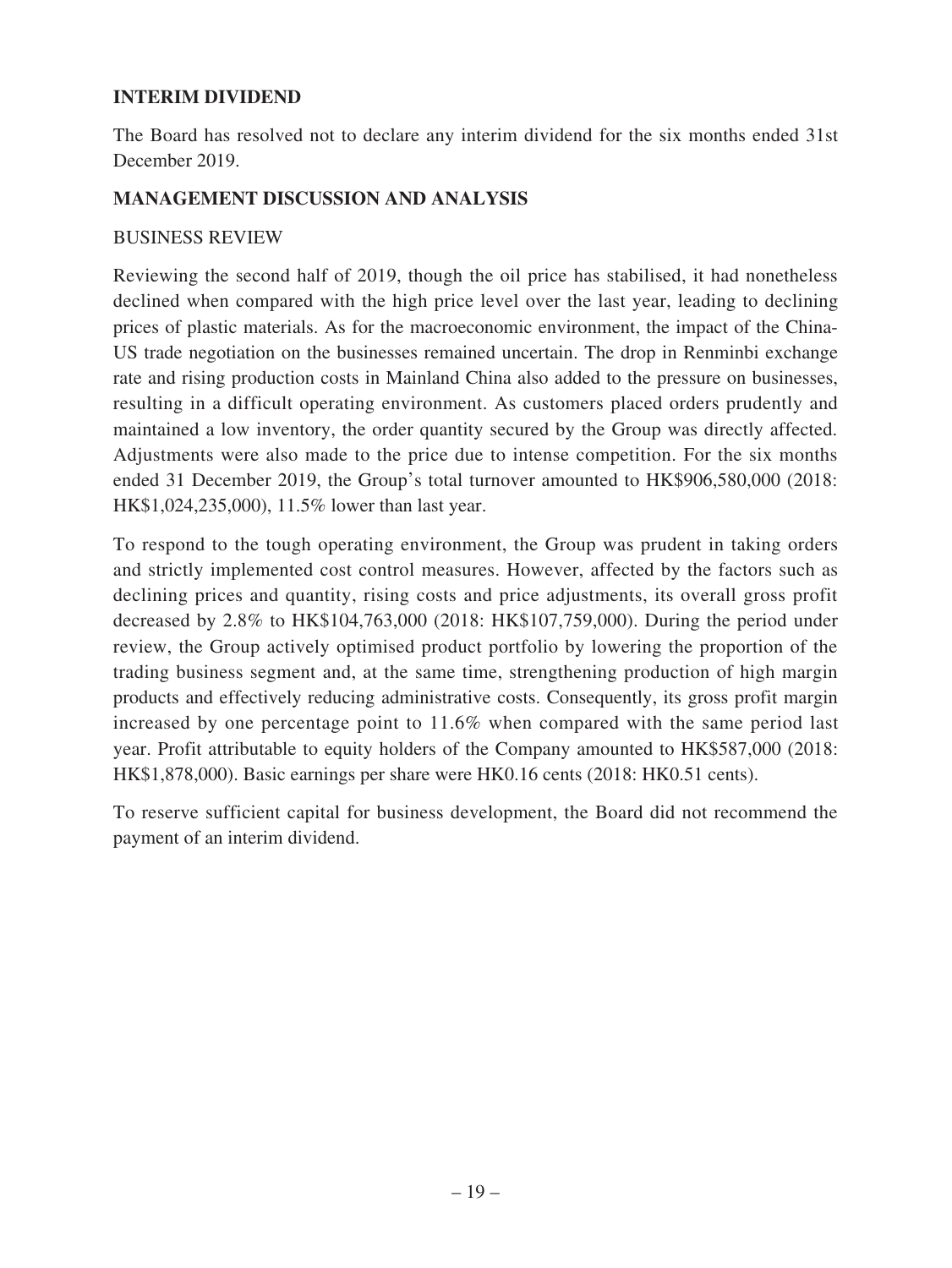In the second half of 2019, as the Chinese economy faced the challenge presented by external risks, national policy focuses on driving domestic demand in the market and stimulating the consumption power of the people. This direction benefits the Group's colorants, pigments and compounded plastic resins segment products which are mainly sold to the domestic market. The segment also stood out in the performance among its three major businesses during the interim period. With the market competition intensifying, the daily necessitiesrelated market has undergone consolidation and only the strong enterprises survived while the weak ones were phased out. The small enterprises with relatively lower ability to control costs and maintain technical standards as low-end manufacturing businesses have been acquired and phased out. In this aspect, the Group, which is known for high quality products, strategically increased the production of high-end sanitary products and continuously enlarged its market share in the food-packaging related product market in Mainland China. In order to secure more new orders, the Group expanded its capacity of Xiamen and Qingdao plants. Thanks to the Group's appropriate strategy, the turnover jumped substantially by 19.4% to HK\$186,994,000 when compared with the same period last year. Gross profit margin slightly rose by 0.3 percentage points. Profit before taxation recorded a growth of 47.7%. Moreover, attentive to the upcoming introduction of 5G projects and strong demand in the Internet-of-Things smart home market in Mainland China, it has actively developed that market in order to explore future income sources.

During the period under review, prices of plastic material have continued to fall since the slide of the prices in the same period last year. The low oil price, among other factors, has affected the profit of the engineering plastic business. The Group's automobile manufacturer customers in Mainland China have received reduced orders due to the China-US trade negotiation and weak demand in the domestic market. As a result, the business segment was inevitably affected and recorded a turnover of HK\$100,941,000. The Group has strategically developed other export markets in response to shifting global trade conditions in the past. Towards this end, it has successfully secured orders with internationally-renowned brands and ventured into the European market. The Group has continued to reinforce its overall competitiveness, enhancing product quality while effectively controlling costs. Hence, its gross profit margin increased by 5 percentage points. Profit before taxation surged by 16.4% to HK\$11,745,000 when compared with the same period last year. Apart from continuously enriching its product portfolio, leveraging its business advantages and focusing on promoting higher margin products to maintain growth momentum, the Group will also actively approach and engage in discussions with end customers in order to open up new income streams and expand its client base.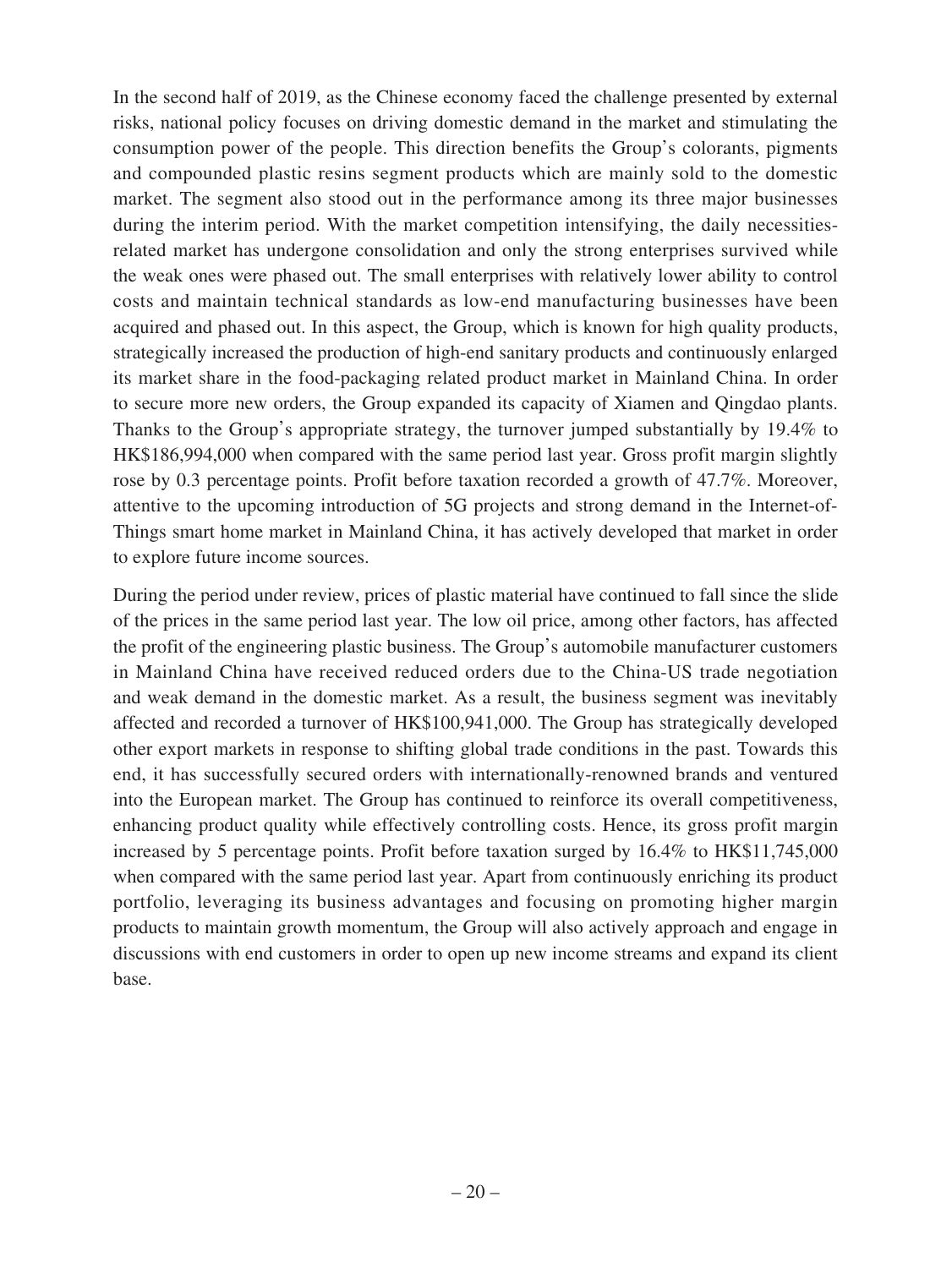The plastics trading business has been the segment most adversely affected by the China-US trade negotiation and domestic economic slowdown. The trade conflict has not only affected China's automobile exports to the US, but the revenue of automobile parts manufacturers focusing on domestic market has also dropped due to shrinking market scale. This trend has hit export-oriented customers in Southern China hard, leading them to be more cautious in placing orders. The fall in raw material prices and the RMB exchange rate has also had a negative impact on the plastics trading business. As a result, turnover of the business segment amounted to HK\$618,645,000. Despite these challenges, the Group has implemented set strategies to reduce and control inventory, resulting in substantial improvement in inventory turnover during the period. Gross profit margin markedly narrowed when compared with the corresponding period last year, recording a slight decrease of only 0.1 percentage point. Apart from continuing to implement stringent cost control measures, the Group will continue to maintain close ties with existing customers in order to secure higher margin orders and maintain stable business.

### **PROSPECTS**

After experiencing escalating global tensions since more than two years ago, the Group is delighted to see the signing of the first phase of the trade agreement between China and the US in early 2020. While uncertainties remain regarding the second-phase negotiations, the improving relations between the two countries has given positive signals for the global economy. That plus the stability of the price of oil and the RMB exchange rate as well as retreat of interest rate hikes, the management is cautiously optimistic about the Group's longterm development in the future.

The Group's factories have been extended their holidays due to the new coronavirus outbreak, but they have resumed work already. As for business development, the Group expects customers to start replenishing inventory, which is believed would spur the placing of more orders. The Group will also cooperate with new technology providers in the second half of the year to jointly invest in the research and development of innovative environmental protection technologies to develop more high quality and value-added products, thereby consolidating its industry-leading position. In addition, the Group will continue to expand its customer base, open up new income sources, explore markets and regions rich with potential, actively extend its reach to international brands while it develops high value-added and high margin 5G and smart home products.

On top of producing conventional home appliances and maintaining stable relations with large toy companies, the Group has stepped up direct liaison with end-customers and put more resources into prospecting for end-customers of sanitary products, matching the country's policy to promote the domestic consumption market. The Group has also strengthened the development of food contact products, including setting up dedicated production and packaging workshops and investing in a specialised water cooling system to gain the confidence of customers with a high sanitary requirement on colour masterbatches. Through these measures, the Group aims to promote sales to the food, drugs and cosmetics industries.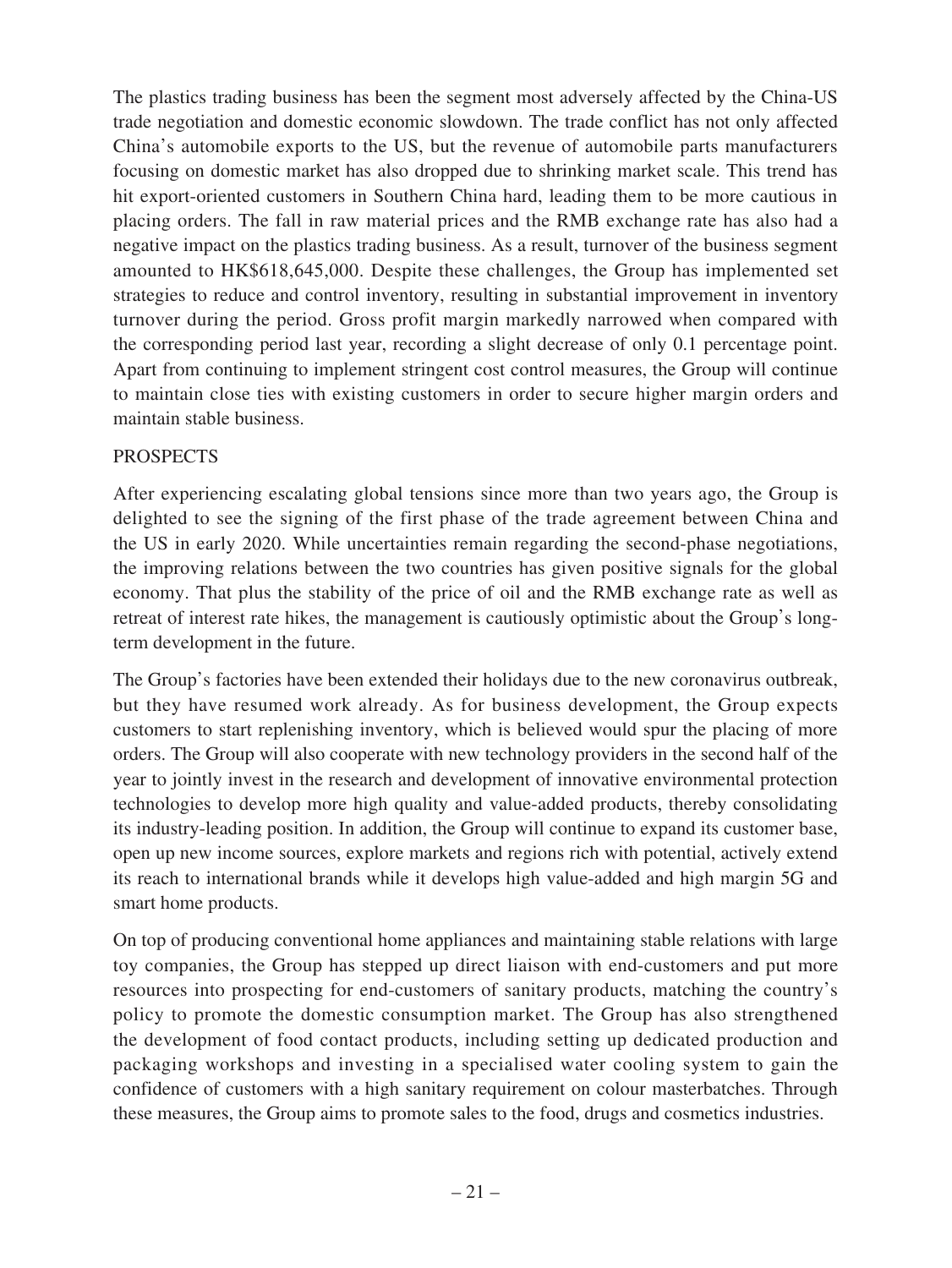As for cost controls, the Group will continue to implement strict cost control measures, including cutting administrative, distribution and production costs. It will also strive to raise overall administrative efficiency through sharing of internal resources so as to realise greater synergies in its operations. Furthermore, the Group will pay close attention to the development of the pandemic and make corresponding preparations and measures to ensure the safety of employees.

This year marks Ngai Hing Hong's 50th anniversary. The Group has been able to sustainably grow thanks to the dedication of the professional management team, leading the Group to overcome a variety of challenges over the years. As always, the Group will apply its business strategy with the objective of achieving strong and stable growth while engaging in prudent financial management with the ultimate end of delivering stable business growth and returns to shareholders in the long run.

# **LIQUIDITY AND FINANCIAL RESOURCES**

The Group generally finances its operations with internally generated cashflow and banking facilities provided by its principal bankers. As at 31st December 2019, the Group has available aggregate bank loan facilities of approximately HK\$657,515,000 of which HK\$394,870,000 have been utilised and were secured by corporate guarantee issued by the Group and legal charges on certain leasehold land and buildings, investment properties and machinery and equipment in Mainland China and Hong Kong owned by the Group. The Group's cash and bank balances as at 31st December 2019 amounted to approximately HK\$139,617,000. The Group's gearing ratio as at 31st December 2019 was approximately 82%, based on the total bank borrowings of approximately HK\$394,870,000 and the shareholders' funds of approximately HK\$481,545,000.

### **FOREIGN EXCHANGE RISK**

The Group's bank borrowings and cash and cash equivalents are primarily denominated in Hong Kong dollars, Renminbi and US dollars. The Group's purchases were principally denominated in US dollars. The Group closely monitors currency fluctuations and manages its exchange risk by entering into forward exchange contracts from time to time.

As at 31st December 2019, the Group had outstanding forward foreign exchange contracts mainly to purchase US dollars. The maximum notional principal amounts of these outstanding forward foreign exchange contracts at 31st December 2019 were as follows:

|                                | 2019            |
|--------------------------------|-----------------|
|                                | <b>HK\$'000</b> |
| Sell HK dollars for US dollars | 229,320         |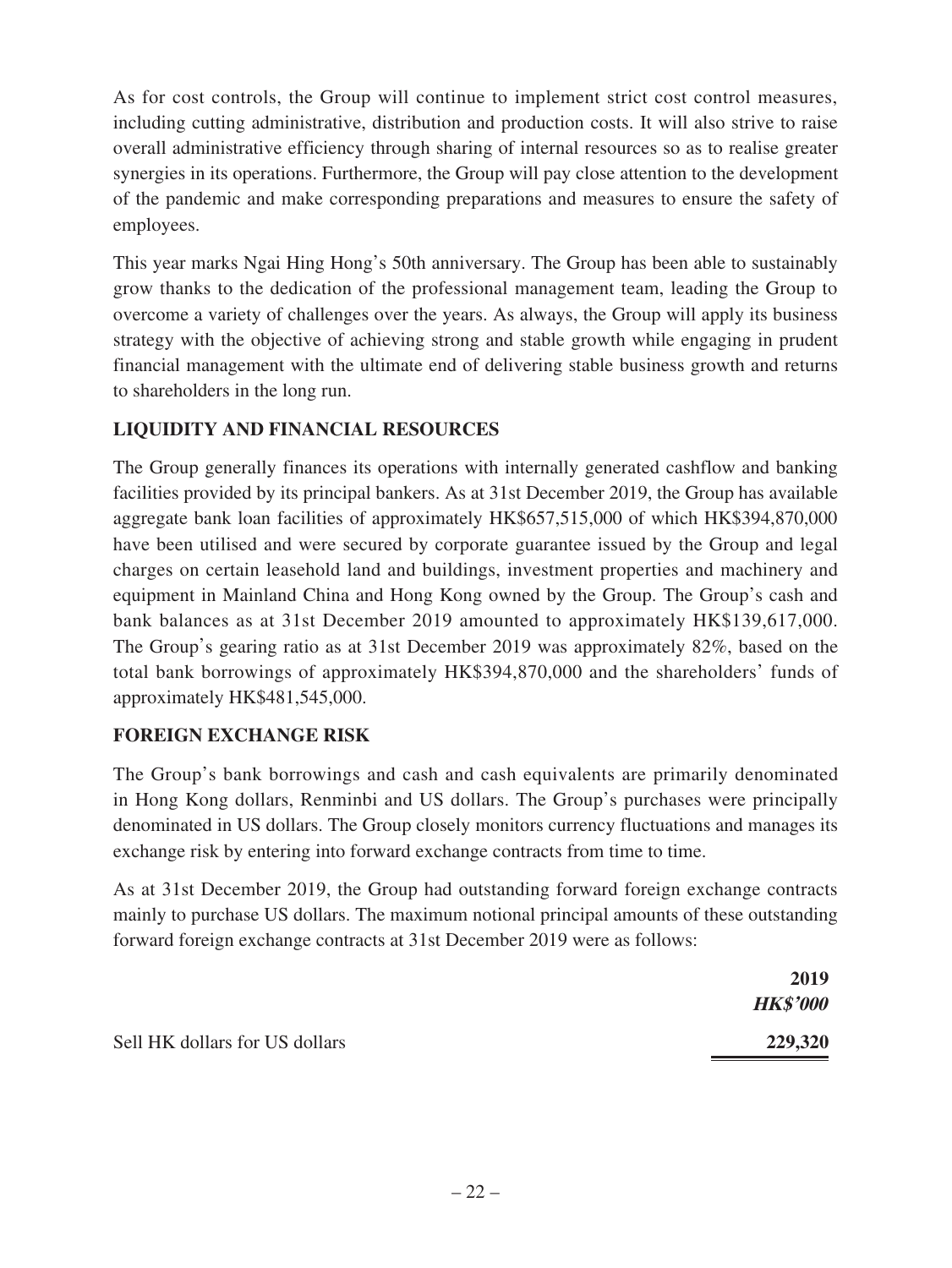# **EMPLOYEE INFORMATION**

As at 31st December 2019, the Group employed a total of approximately 647 full-time employees. The Group's emolument policies are formulated on the performance of individual employees and are reviewed annually. The Group has an incentive scheme which is geared to the profit of the Group and the performance of its employees, as an incentive to motivate its employees to increase their contribution to the Group. The Group also provides social and medical insurance coverage, and provident fund scheme (as the case may be) to its employees depending on the location of such employees.

# **PURCHASE, SALE AND REDEMPTION OF THE COMPANY'S LISTED SECURITIES**

The Company has not redeemed any of its shares during the period. Neither the Company nor any of its subsidiaries has purchased or sold any of the Company's listed securities during the period.

# **COMPLIANCE WITH THE MODEL CODE FOR SECURITIES TRANSACTIONS BY DIRECTORS**

The Company has adopted a code of conduct regarding Directors' securities transactions on terms no less exacting than the required standard set out in the Model Code for Securities Transactions by Directors of Listed Companies (the "Model Code") set out in Appendix 10 to the Rules Governing the Listing of Securities (the "Listing Rules") on The Stock Exchange of Hong Kong Limited (the "Stock Exchange"). Having made specific enquiry to all Directors of the Company, all Directors have confirmed that they had complied with the required standard set out in the Model Code and the Company's code of conduct regarding Directors' securities transactions during the period.

# **CORPORATE GOVERNANCE PRACTICE**

The Company is committed to the establishment of good corporate governance practices and procedures which serve as an important element of risk management throughout the growth and expansion of the Company. The Company emphasises on maintaining and carrying out sound, solid and effective corporate governance principles and structures.

The Company has complied with all the applicable code provisions as set out in Corporate Governance Code and Corporate Governance Report to the Appendix 14 of the Listing Rules (the "CG Code") throughout the six months ended 31st December 2019, except for the deviation as mentioned below.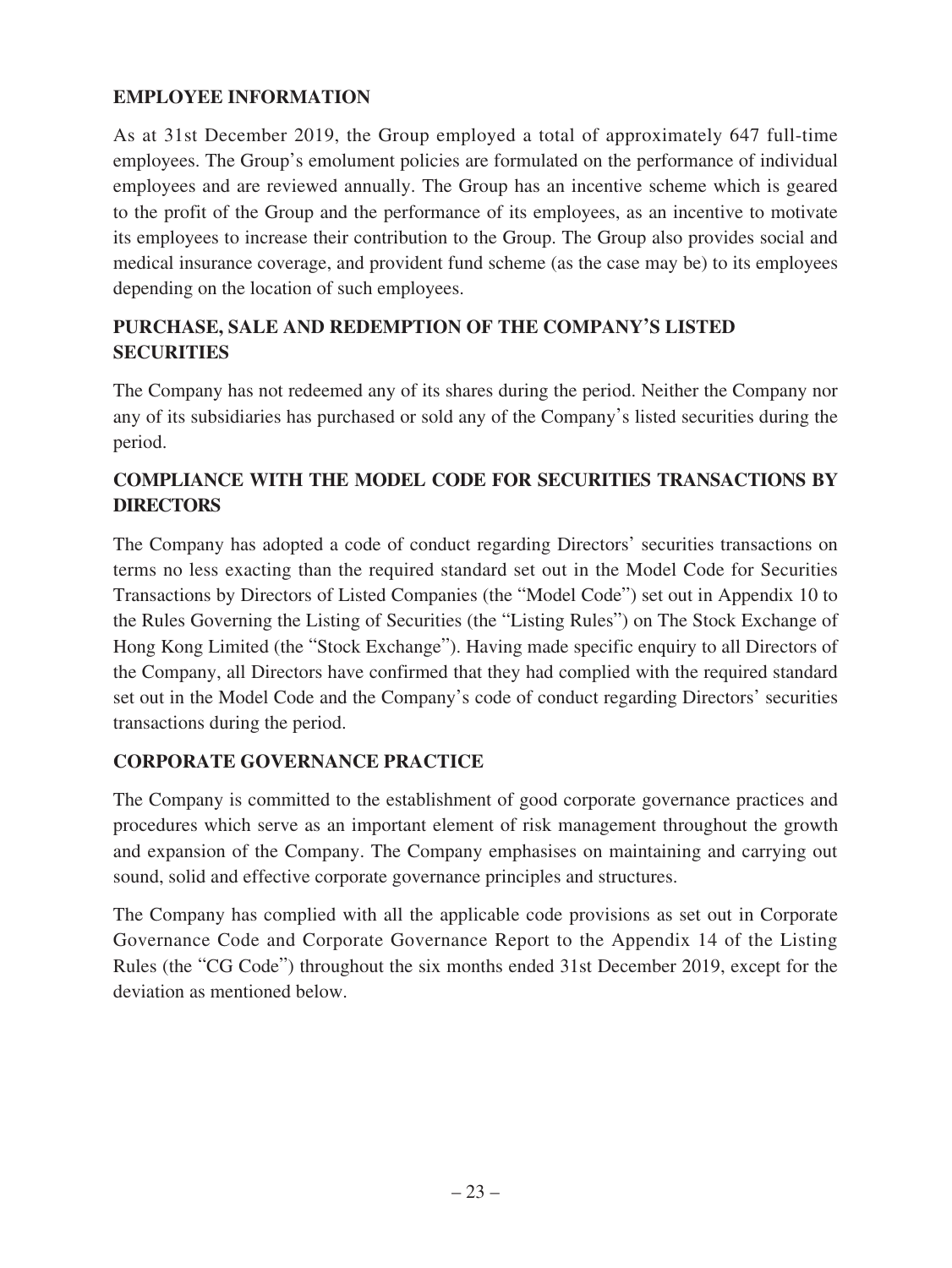According to the code provision A.2.1 of the CG Code, the roles of chairman and chief executive should be separate and should not be performed by the same individual. Up to the date of this interim report, the Board has not appointed any individual to be the chief executive. The roles of the chief executive have been performed collectively by all the executive directors, including the chairman, of the Company. The Board considers that this arrangement allows contributions from all executive directors with different expertise and is beneficial to the continuity of the Company's policies and strategies. Going forward, the Board will periodically review the effectiveness of this arrangement and considers appointing an individual to chief executive when it thinks appropriate.

For the purpose of enhancing the risk management and internal control systems, the Company has engaged an external consultant to assist the Board and the audit committee of the Company (the "Audit Committee") in ongoing monitoring and in performing the internal audit functions for the Group. Deficiencies in the design and implementation of internal controls are identified and recommendations are proposed for improvement. Significant internal control deficiencies are reported to the Audit Committee and the Board on a timely basis to ensure prompt remediation actions are taken.

The Board has reviewed and considered the Group's risk management and internal control systems were effective and adequate during the period. The risk management and internal control systems of the Group are designed to manage rather than eliminate the risk of failure to achieve business objectives, and can only provide reasonable and not absolute assurance against material misstatement or loss.

### **NOMINATION COMMITTEE**

The Company has formulated written terms of reference for the nomination committee of the Company (the "Nomination Committee") in accordance with the requirements of the Stock Exchange. The Nomination Committee consists of all independent non-executive Directors, namely Mr. HO Wai Chi, Paul, Mr. CHAN Dit Lung and Mr. CHING Yu Lung and an executive Director, Mr. HUI Sai Chung.

The Nomination Committee is responsible for reviewing the structure, size and composition of the Board (including the skills, knowledge and experience) on a regular basis and make recommendations to the Board regarding any proposed changes; identifying individuals suitably qualified to become Board members and select or make recommendations to the Board on the selection of, individuals nominated for directorships; assessing the independence of independent non-executive Directors; and making recommendations to the Board on relevant matters relating to the appointment or re- appointment of Directors and succession planning for Directors. The Nomination Committee would review the Board's composition from time to time where Board diversity would be considered from a number of aspects, including but not limited to gender, age, cultural and education background, ethnicity, professional experience, skills, knowledge and length of services. The Nomination Committee meets at least once a year to assess the structure, size and composition of the Board.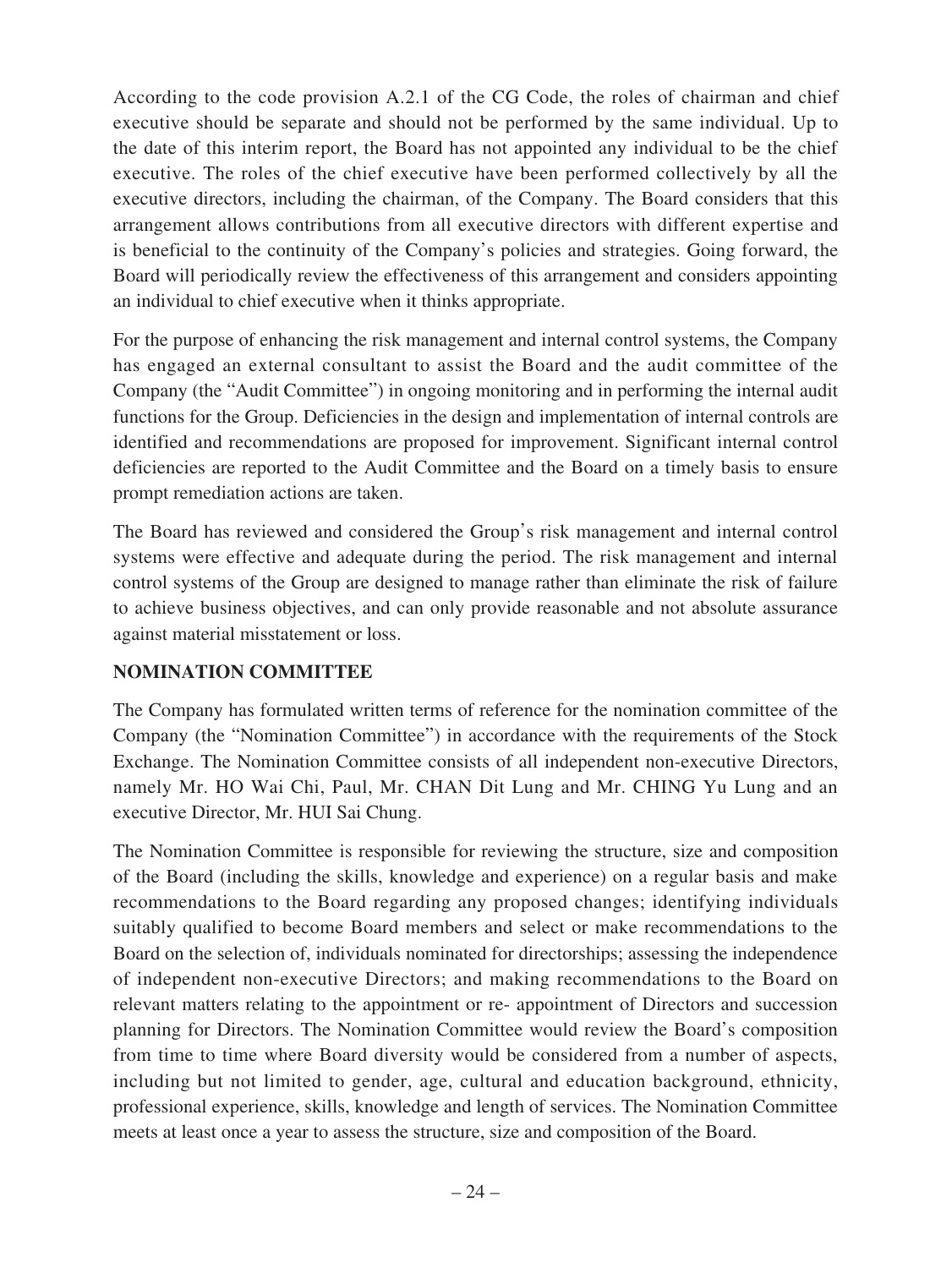## **AUDIT COMMITTEE**

The Company has formulated written terms of reference for the Audit Committee in accordance with the requirements of the Stock Exchange. The Audit Committee consists of all independent non-executive Directors, namely Mr. HO Wai Chi, Paul, Mr. CHAN Dit Lung and Mr. CHING Yu Lung.

The principal duties of the Audit Committee are to ensure the objectivity and credibility of financial reporting and internal control procedures as well as to maintain an appropriate relationship with the external auditor of the Company. The terms of reference of the Audit Committee are aligned with the recommendations set out in "A Guide for Effective Audit Committees" issued by the Hong Kong Institute of Certified Public Accountants and Listing Rules.

The Audit Committee has reviewed with management the accounting principles and practices adopted by the Group and discussed internal controls and financial reporting matters including a review of the unaudited condensed consolidated interim financial information for the six months ended 31st December 2019 with the Directors.

# **REMUNERATION COMMITTEE**

The Company has formulated written terms of reference for the remuneration committee of the Company (the "Remuneration Committee") in accordance with the requirements of the Stock Exchange. The Remuneration Committee consists of three independent non-executive Directors, namely Mr. HO Wai Chi, Paul, Mr. CHAN Dit Lung and Mr. CHING Yu Lung and an executive Director, Mr. HUI Sai Chung.

The Remuneration Committee is responsible for ensuring formal and transparent procedures for developing remuneration policies and making recommendations to the Board on the remuneration packages of the individual executive Director and senior management. This includes benefits in kind, pension rights and compensation payments, including any compensation payable for loss or termination of their office or appointment. It takes into consideration on factors such as salaries paid by comparable companies, time commitment and responsibilities of Directors and senior management. The Remuneration Committee meets at least once a year to assess the performance and review the annual salaries and bonus of the senior executives.